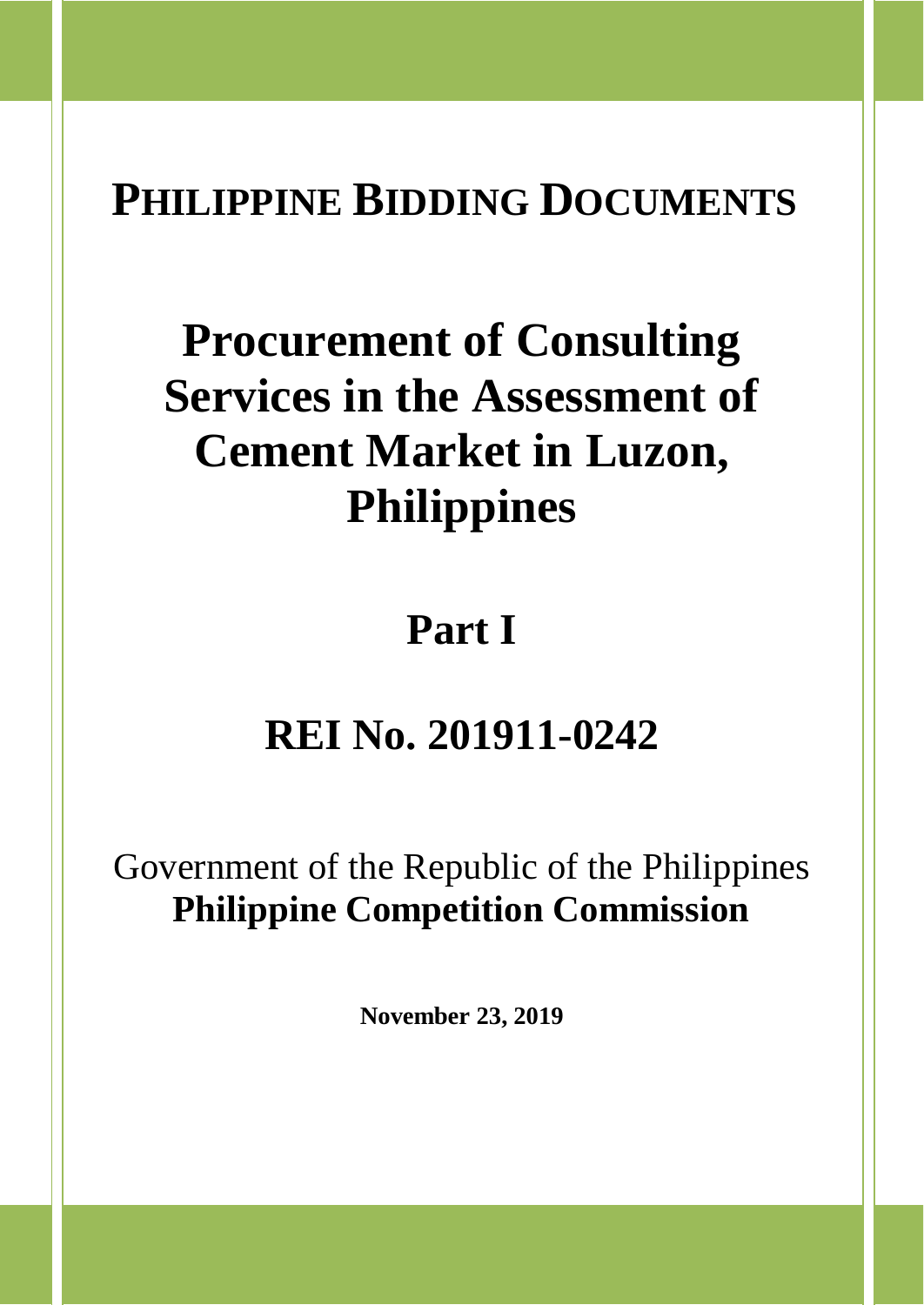# *Checklist of Eligibility Requirements*

1. Eligibility documents Submission Form (Annex A)

### **Class "A" Documents**

#### **Legal Documents**

- 2. Registration certificate from:
	- Securities and Exchange Commission (SEC) for partnerships or corporations; or
	- Department of Trade and Industries (DTI) for sole proprietorships; or
	- Cooperative Development Authority (CDA) for cooperatives.
- 3. Mayor's/Business permit issued by the city or municipality where the principal place of business of the prospective bidder is located
- 4. Tax Clearance per E.O. 398, s. 2005, as finally reviewed and approved by the BIR.

#### **Technical Documents**

- 5. Statement of Consultant's Nationality (Annex B) and duly notarized
- 6. Curriculum Vitae for the Proposed Professional Staff (Annex C)
- 7. Statement of Completed Contracts (Annex D)
- 8. Certificate of Good Standing, Acceptance Report, Certificate of Satisfactory Service Rendered, or Any Proof of Satisfactory Completion of Completed Contracts
- 9. Statement of Ongoing and Awarded but Not Yet Started Contracts (Annex E)

#### **Financial Documents**

10. Latest Audited Financial Statements (stamped received by BIR)

#### **Class "B" Document**

11. Valid Joint Venture Agreement (JVA) if JV is in existence or duly notarized statements from all the potential joint venture partners stating that they will enter into and abide by the provisions of the JVA in the instance that the bid is successful.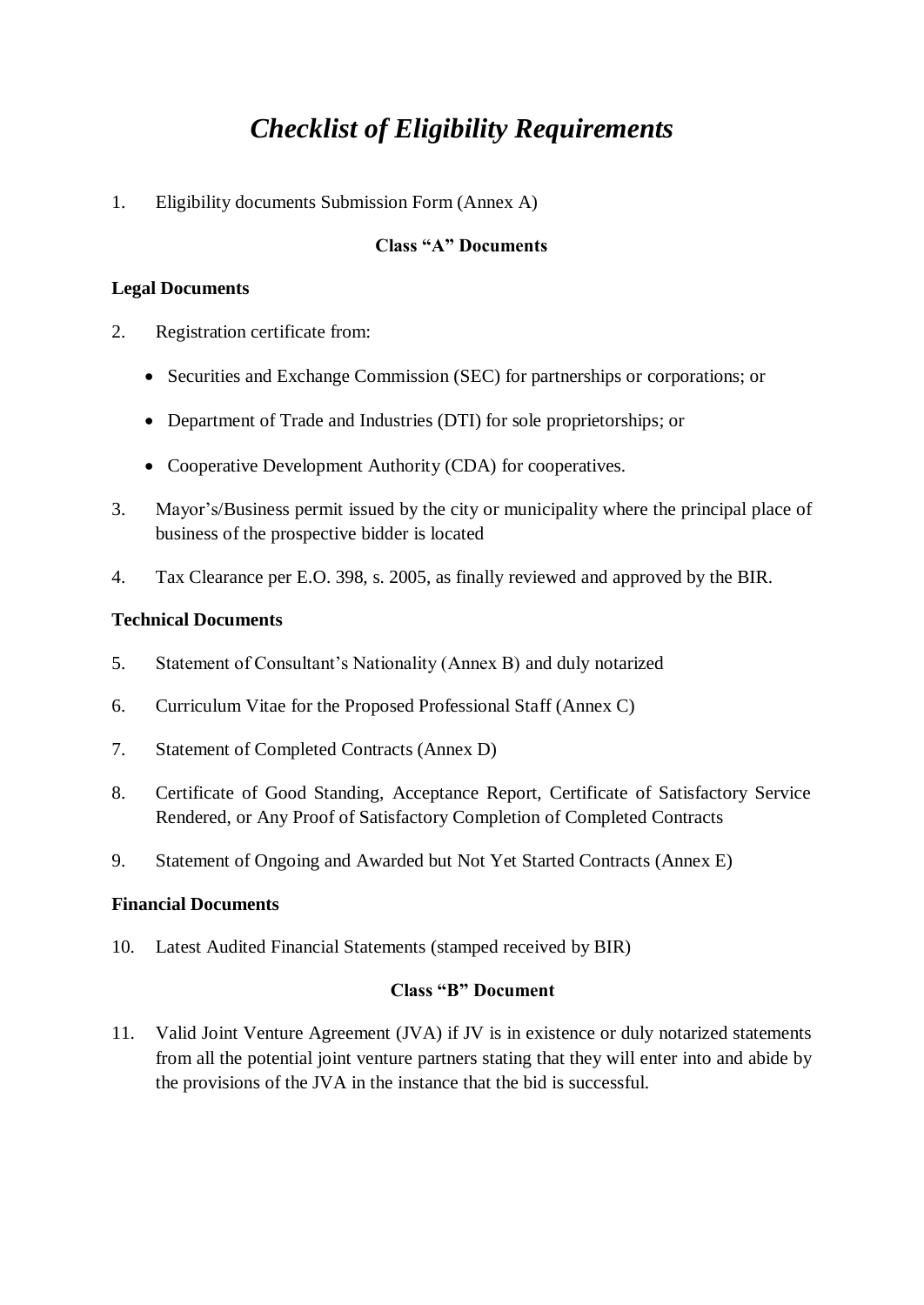# **TABLE OF CONTENTS**

# **PART I**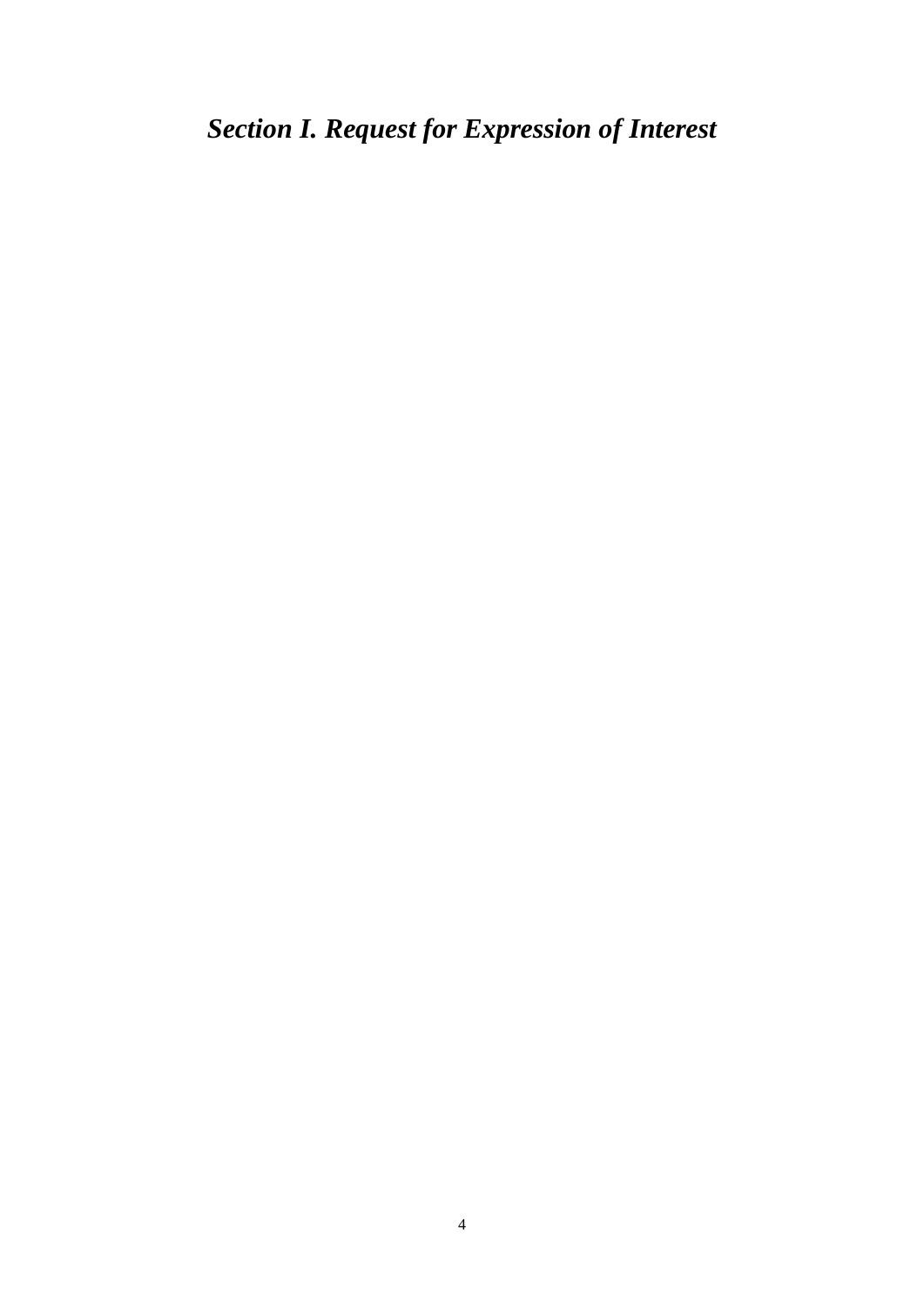

# **REQUEST FOR EXPRESSION OF INTEREST FOR**

# **PROCUREMENT OF CONSULTING SERVICES IN THE ASSESSMENT OF CEMENT MARKET IN LUZON, PHILIPPINES**

- 1. The *Philippine Competition Commission,* through the *2019 General Appropriations Act* intends to apply the sum of *Two Million Pesos (Php2,000,000.00),* being the Approved Budget for the Contract (ABC) to payments under the contract for *Procurement of Consulting Services in the Assessment of Cement Market in Luzon* under *Request for Expression of Interest (REI) No. 201911-0242*. Bids received in excess of the ABC shall be automatically rejected at the opening of the financial proposals.
- 2. The *Philippine Competition Commission* now calls for the submission of eligibility documents for the *Procurement of Consulting Services in the Assessment of Cement Market in Luzon*. Eligibility documents of interested consultants must be duly received by the BAC Secretariat on or before *02 December 2019, 12:00NN* at *25/F Vertis North Corporate Center 1, North Avenue, Quezon City. Applications for eligibility will be* evaluated based on a non-discretionary "pass/fail" criterion.
- 3. Interested bidders may obtain further information from *Philippine Competition Commission* and inspect the Bidding Documents at the address given below during *Office Hours from 9:00 A.M. to 5:00 P.M. (Monday through Friday).*
- 4. The Bidding Documents Part I may be acquired on *23 November 2019* by interested Consultants from the address below. Bidding Documents – Part II may only be acquired by Short Listed Consultants upon payment of the applicable fee for the Bidding Documents, pursuant to the latest Guidelines issued by the GPPB, in the amount of *Two Thousand pesos (Php2,000.00).*

It may also be downloaded free of charge from the website of the Philippine Government Electronic Procurement System (PhilGEPS) and the website of the Procuring Entity*,*  provided that Bidders shall pay the applicable fee for the Bidding Documents not later than the submission of their bids.

5. The BAC shall draw up the short list of consultants from those who have submitted Expression of Interest, including the eligibility documents, and have been determined as eligible in accordance with the provisions of Republic Act 9184 (RA 9184), otherwise known as the "Government Procurement Reform Act", and its Implementing Rules and Regulations (IRR). The short list shall consist of *five (5)* prospective bidders who will be entitled to submit bids. The criteria and rating system for short listing are: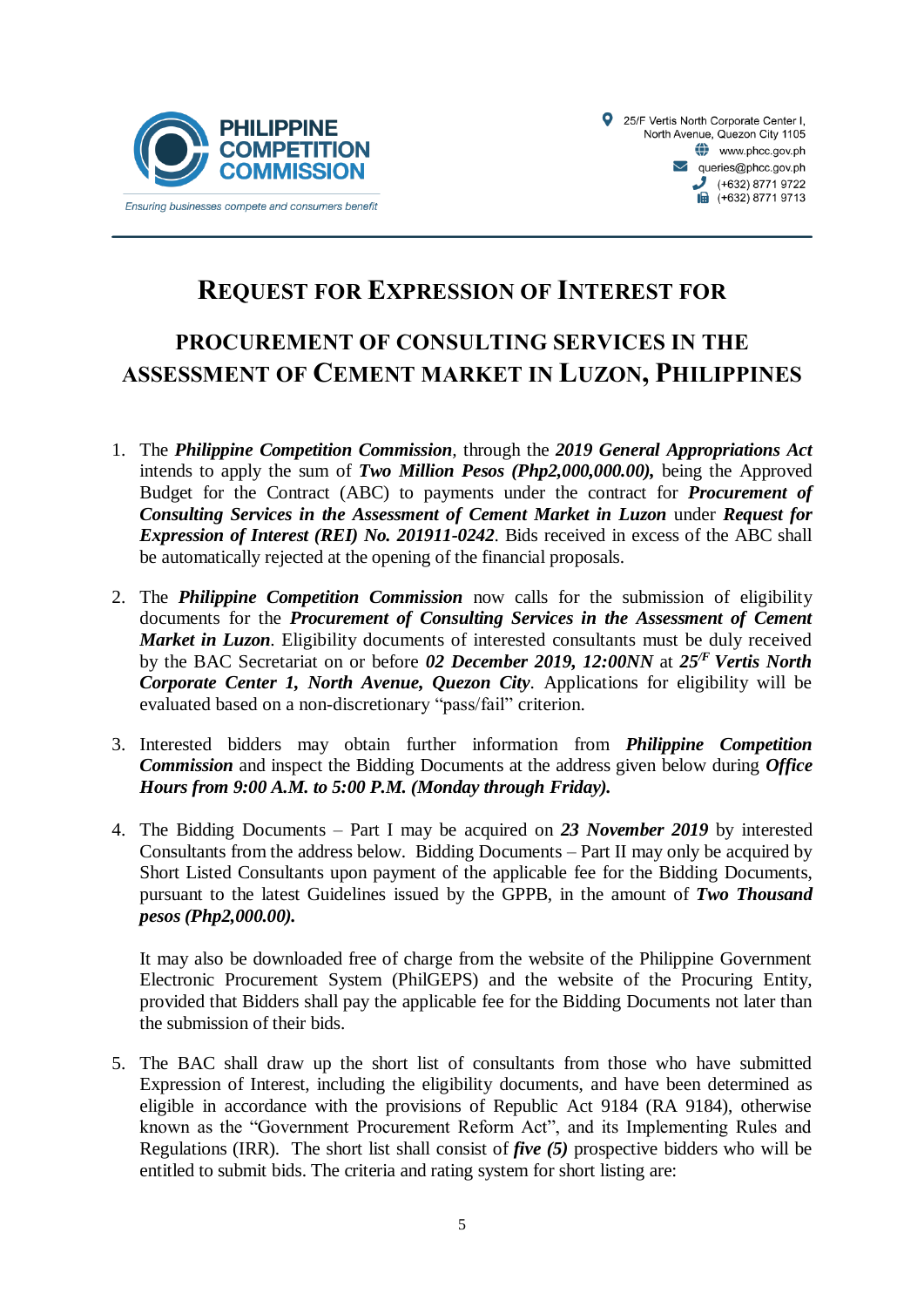| <b>Criteria</b>                                                               | <b>Minimum qualifications</b>                                                                                                                                                                                                                                                                                                                                                                                                                                                                                                                                                                                                                                                                                                                                                 | <b>Bases</b>                                                                                                                                                                                                        | <b>Weight</b><br>(%) |
|-------------------------------------------------------------------------------|-------------------------------------------------------------------------------------------------------------------------------------------------------------------------------------------------------------------------------------------------------------------------------------------------------------------------------------------------------------------------------------------------------------------------------------------------------------------------------------------------------------------------------------------------------------------------------------------------------------------------------------------------------------------------------------------------------------------------------------------------------------------------------|---------------------------------------------------------------------------------------------------------------------------------------------------------------------------------------------------------------------|----------------------|
| <b>Applicable</b><br>experience and<br>capability of the<br>bidder            | • Engaged with at least three (3)<br>companies/ institutions either in<br>public/government<br>private<br>οf<br>sector, in any of the following:<br>market research study, preparation<br>of survey instruments and sampling<br>designs, provision of trainings for<br>data<br>encoders,<br>enumerators.<br>conduct of survey, collection and<br>analysis of data, and reporting of<br>survey results.<br>• With two $(2)$ years of experience in<br>providing consultancy service,<br>market research and other similar<br>service.                                                                                                                                                                                                                                          | Records of previous<br>engagement and quality of<br>performance in projects related<br>market research projects and<br>other similar fields, and<br>geographical distribution of<br>current / impending projects.   | 50%                  |
| <b>Qualification of</b><br>personnel who<br>may be assigned<br>to the project | <b>Lead Consultant/Project Manager:</b><br>• With MS/MA units in Engineering,<br>Chemistry, Business, Social<br>Sciences or Research<br>• Eight $(8)$ hours of training in<br>project management<br>• Five $(5)$ years of experience in<br>conducting market research<br>• Assigned and performed as lead<br>consultant or project manager in at<br>least one (1) market research<br>project<br><b>Technical Staff:</b><br>• At least three $(3)$ Consultants/<br>Technical Staff with the following<br>preferred qualifications:<br>• With a bachelor's degree in<br>Engineering, Chemistry, Business,<br>Social Sciences or Research<br>$\bullet$ Four (4) hours training in project<br>management<br>$\bullet$ One (1) year of experience in<br>conducting market research | Signed curriculum vitae<br>submitted indicating the<br>preferred relevant work<br>experience and educational<br>background, and trainings<br>attended supported by<br>certificates of attendance /<br>participation | 30%                  |
| <b>Current work-</b><br>load relative to<br>capacity                          | $\bullet$ At most five (5) projects                                                                                                                                                                                                                                                                                                                                                                                                                                                                                                                                                                                                                                                                                                                                           | Records of on-going<br>(including awarded but not yet<br>started contracts) and previous<br>engagements                                                                                                             | 20%                  |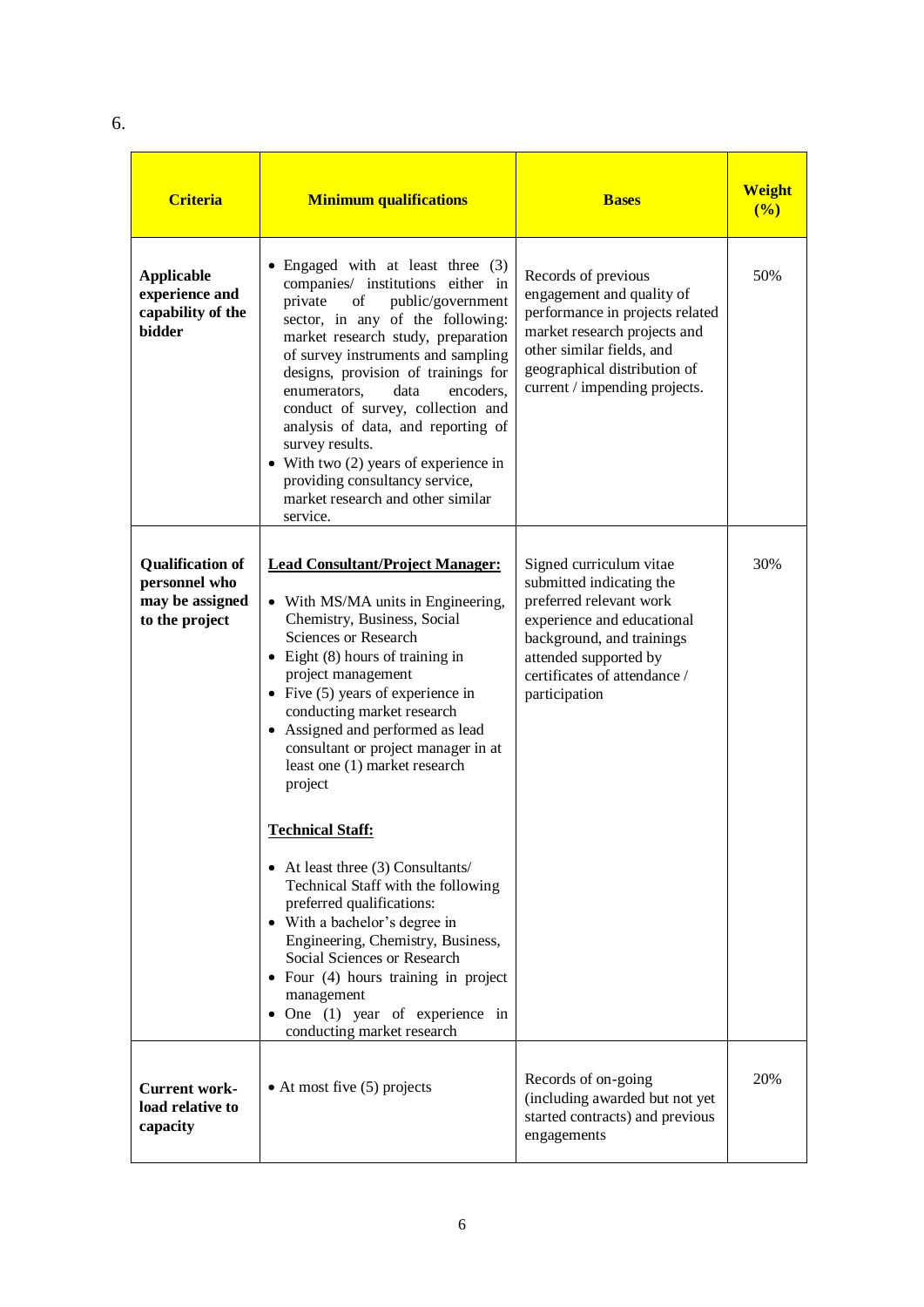#### *Passing Score: 80%*

- 7. Bidding will be conducted through open competitive bidding procedures using nondiscretionary "pass/fail" criterion as specified in the IRR of RA 9184.
- 8. Bidding is restricted to Filipino citizens/sole proprietorships, cooperatives, and partnerships or organizations with at least sixty percent (60%) interest or outstanding capital stock belonging to citizens of the Philippines.
- 9. The Procuring Entity shall evaluate bids using the *Quality Cost-Based Evaluation (QCBE)* procedure. The criteria and rating system for the evaluation of bids shall be provided in the Instructions to Bidders.
- 10. The *Philippine Competition Commission* reserves the right to reject any and all bids, declare a failure of bidding, or not award the contract at any time prior to contract award in accordance with Section 41 of RA 9184 and its IRR, without thereby incurring any liability to the affected bidder or bidders.
- 11. For further information, please refer to:

#### *THE SECRETARIAT*

*Bids and Awards Committee Philippine Competition Commission 25F Tower 1, Vertis North Corporate Center, North Avenue, Quezon City Telephone No.: (02) 771-9722 local 204 e-mail: procurement@phcc.gov.ph or ivabano@phcc.gov.ph*

#### *23 November 2019*

*(Originally Signed)*

**ATTY. JOSEPH MELVIN B. BASAS** *Chairperson, PCC Bids and Awards Committee*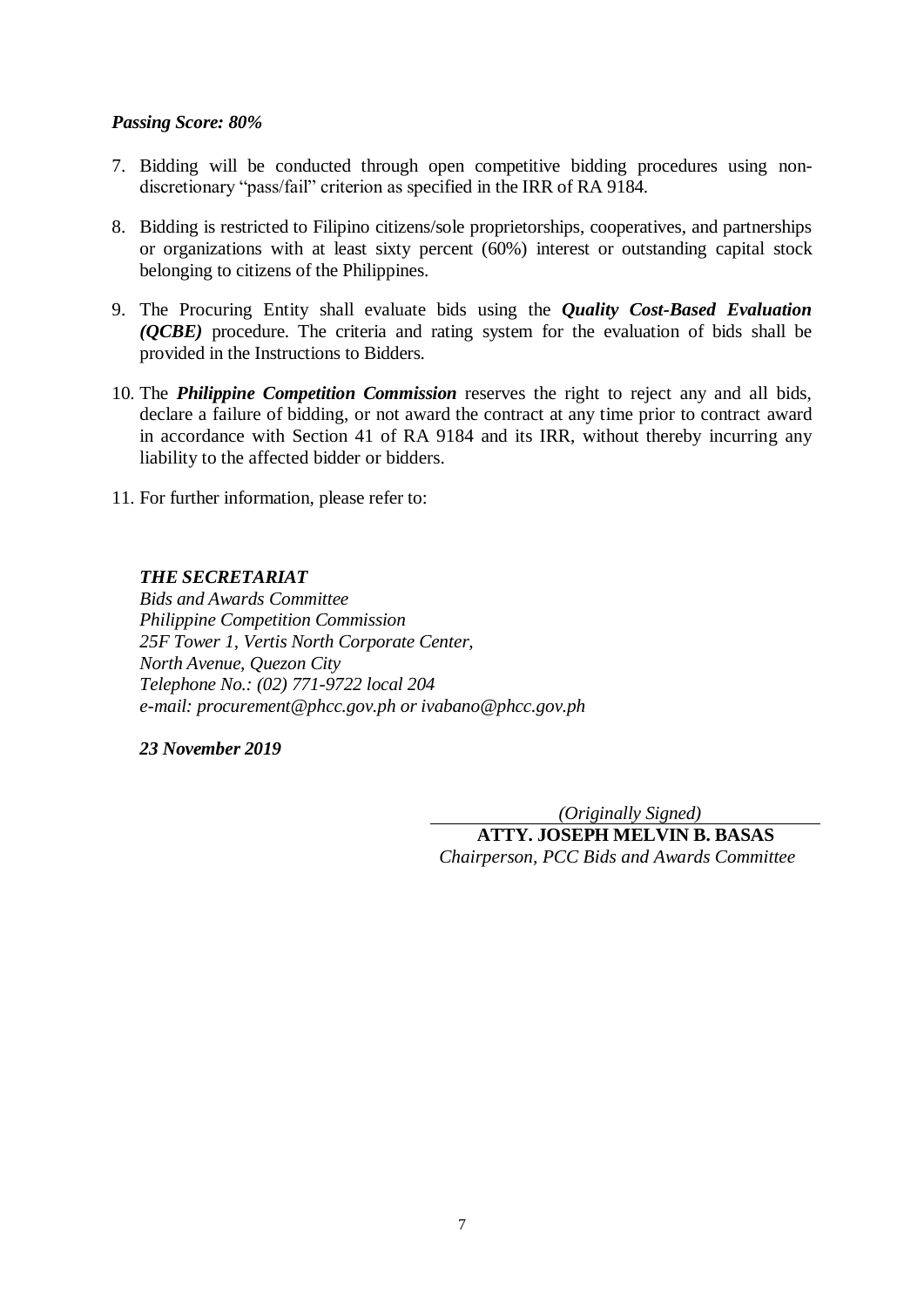<span id="page-7-0"></span>*Section II. Eligibility Documents*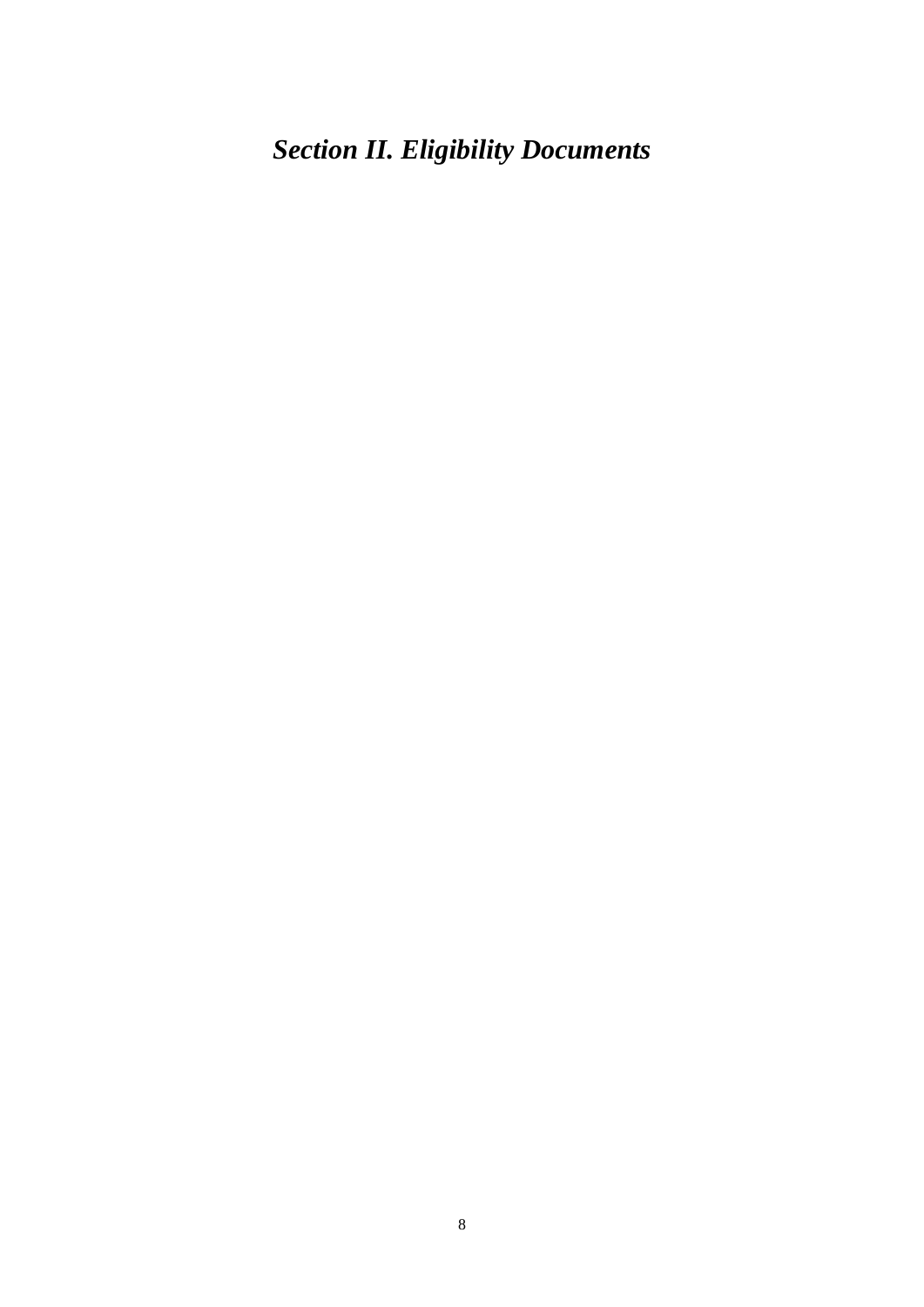# **1. Eligibility Criteria**

- 1.1. The following persons/entities shall be allowed to participate in the bidding for Consulting Services:
	- (a) Duly licensed Filipino citizens/sole proprietorships;
	- (b) Partnerships duly organized under the laws of the Philippines and of which at least sixty percent (60%) of the interest belongs to citizens of the Philippines;
	- (c) Corporations duly organized under the laws of the Philippines and of which at least sixty percent (60%) of the outstanding capital stock belongs to citizens of the Philippines;
	- (d) Cooperatives duly organized under the laws of the Philippines; or
	- (e) Persons/entities forming themselves into a joint venture, *i.e.*, a group of two (2) or more persons/entities that intend to be jointly and severally responsible or liable for a particular contract: Provided, however, That Filipino ownership or interest thereof shall be at least sixty percent (60%). For this purpose, Filipino ownership or interest shall be based on the contributions of each of the members of the joint venture as specified in their JVA.
- <span id="page-8-0"></span>1.2. When the types and fields of Consulting Services involve the practice of professions regulated by law, those who will actually perform the services shall be Filipino citizens and registered professionals authorized by the appropriate regulatory body to practice those professions and allied professions specified in the **[EDS](#page-15-0)**.
- <span id="page-8-1"></span>1.3. If the Request for Expression of Interest allows participation of foreign consultants, prospective foreign bidders may be eligible subject to the conditions stated in the **[EDS](#page-15-1)**.
- 1.4. Government owned or –controlled corporations (GOCCs) may be eligible to participate only if they can establish that they (a) are legally and financially autonomous, (b) operate under commercial law, and (c) are not attached agencies of the Procuring Entity.

# **2. Eligibility Requirements**

- 2.1. The following eligibility requirements, together with the Eligibility Documents Submission Form, shall be submitted on or before the date of the eligibility check specified in the Request for Expression of Interest and Clause 5 for purposes of determining eligibility of prospective bidders:
	- (a) Class "A" Documents –

*Legal Documents*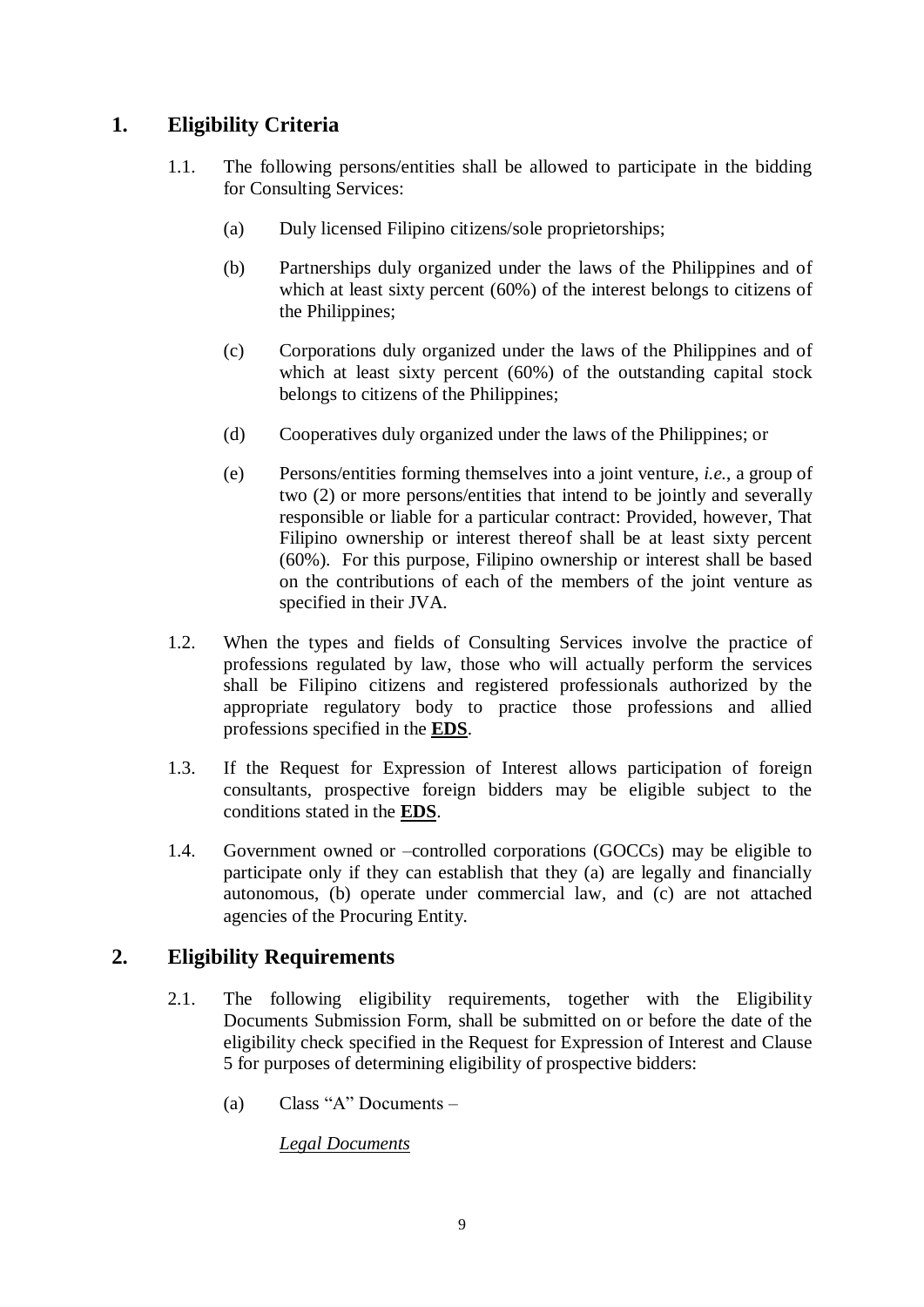(i) PhilGEPS Certificate of Registration and Membership in accordance with Section 8.5.2 of the IRR, except for foreign bidders participating in the procurement by a Philippine Foreign Service Office or Post, which shall submit their eligibility documents under Section 24.1 of the IRR, provided, that the winning Consultant shall register with PhilGEPS in accordance with Section 37.1.4 of the IRR;

#### *Technical Documents*

- (ii) Statement of the prospective bidder of all its ongoing and completed government and private contracts, including contracts awarded but not yet started, if any, whether similar or not similar in nature and complexity to the contract to be bid, within the relevant period provided in the **[EDS](#page-15-2)**. The statement shall include, for each contract, the following:
	- (ii.1) the name and location of the contract;
	- (ii.2) date of award of the contract;
	- (ii.3) type and brief description of consulting services;
	- (ii.4) consultant's role (whether main consultant, subconsultant, or partner in a JV)
	- (ii.5) amount of contract;
	- (ii.6) contract duration; and
	- (ii.7) certificate of satisfactory completion or equivalent document specified in the **[EDS](#page-15-3)** issued by the client, in the case of a completed contract;
- (iii) Statement of the consultant specifying its nationality and confirming that those who will actually perform the service are registered professionals authorized by the appropriate regulatory body to practice those professions and allied professions in accordance with Clause 1.2, including their respective curriculum vitae.
- (b) Class "B" Document –

If applicable, the Joint Venture Agreement (JVA) in case the joint venture is already in existence, or duly notarized statements from all the potential joint venture partners in accordance with Section 24.1(b) of the IRR of RA 9184.

2.2. The eligibility requirements or statements, the bids, and all other documents to be submitted to the BAC must be in English. If the eligibility requirements or statements, the bids, and all other documents submitted to the BAC are in foreign language other than English, it must be accompanied by a translation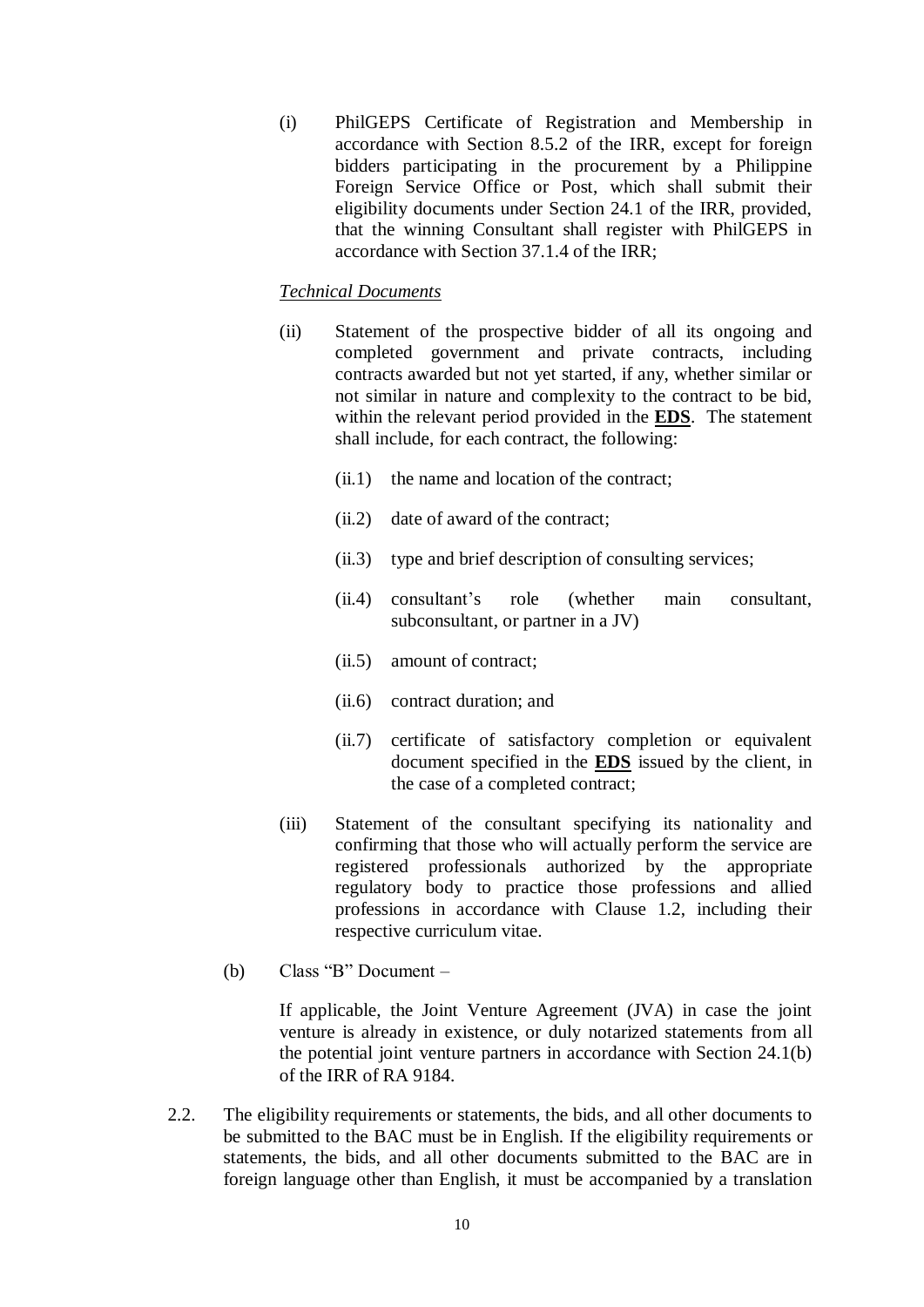<span id="page-10-0"></span>of the documents in English. The documents shall be translated by the relevant foreign government agency, the foreign government agency authorized to translate documents, or a registered translator in the foreign bidder's country; and shall be authenticated by the appropriate Philippine foreign service establishment/post or the equivalent office having jurisdiction over the foreign bidder's affairs in the Philippines. The English translation shall govern, for purposes of interpretation of the bid.

2.3. Prospective bidders may obtain a full range of expertise by associating with individual consultant(s) and/or other consultants or entities through a JV or subcontracting arrangements, as appropriate. However, subconsultants may only participate in the bid of one short listed consultant. Foreign Consultants shall seek the participation of Filipino Consultants by entering into a JV with, or subcontracting part of the project to, Filipino Consultants.

## **3. Format and Signing of Eligibility Documents**

- 3.1. Prospective bidders shall submit their eligibility documents through their duly authorized representative on or before the deadline specified in Clause 5.
- 3.2. Prospective bidders shall prepare an original and copies of the eligibility documents. In the event of any discrepancy between the original and the copies, the original shall prevail.
- 3.3. The Eligibility Documents Submission Form shall be signed by the duly authorized representative/s of the Bidder. Failure to do so shall be a ground for the rejection of the eligibility documents.
- 3.4. Any interlineations, erasures, or overwriting shall be valid only if they are signed or initialed by the duly authorized representative/s of the prospective bidder.

## **4. Sealing and Marking of Eligibility Documents**

- 4.1. Prospective bidders shall enclose their original eligibility documents described in Clause 2.1, in a sealed envelope marked "ORIGINAL – ELIGIBILITY DOCUMENTS". Each copy thereof shall be similarly sealed duly marking the envelopes as "COPY NO. \_\_\_ - ELIGIBILITY DOCUMENTS". These envelopes containing the original and the copies shall then be enclosed in one single envelope.
- 4.2. The original and the number of copies of the eligibility documents as indicated in the **[EDS](#page-15-4)** shall be typed or written in ink and shall be signed by the prospective bidder or its duly authorized representative/s.
- 4.3. All envelopes shall:
	- (c) contain the name of the contract to be bid in capital letters;
	- (d) bear the name and address of the prospective bidder in capital letters;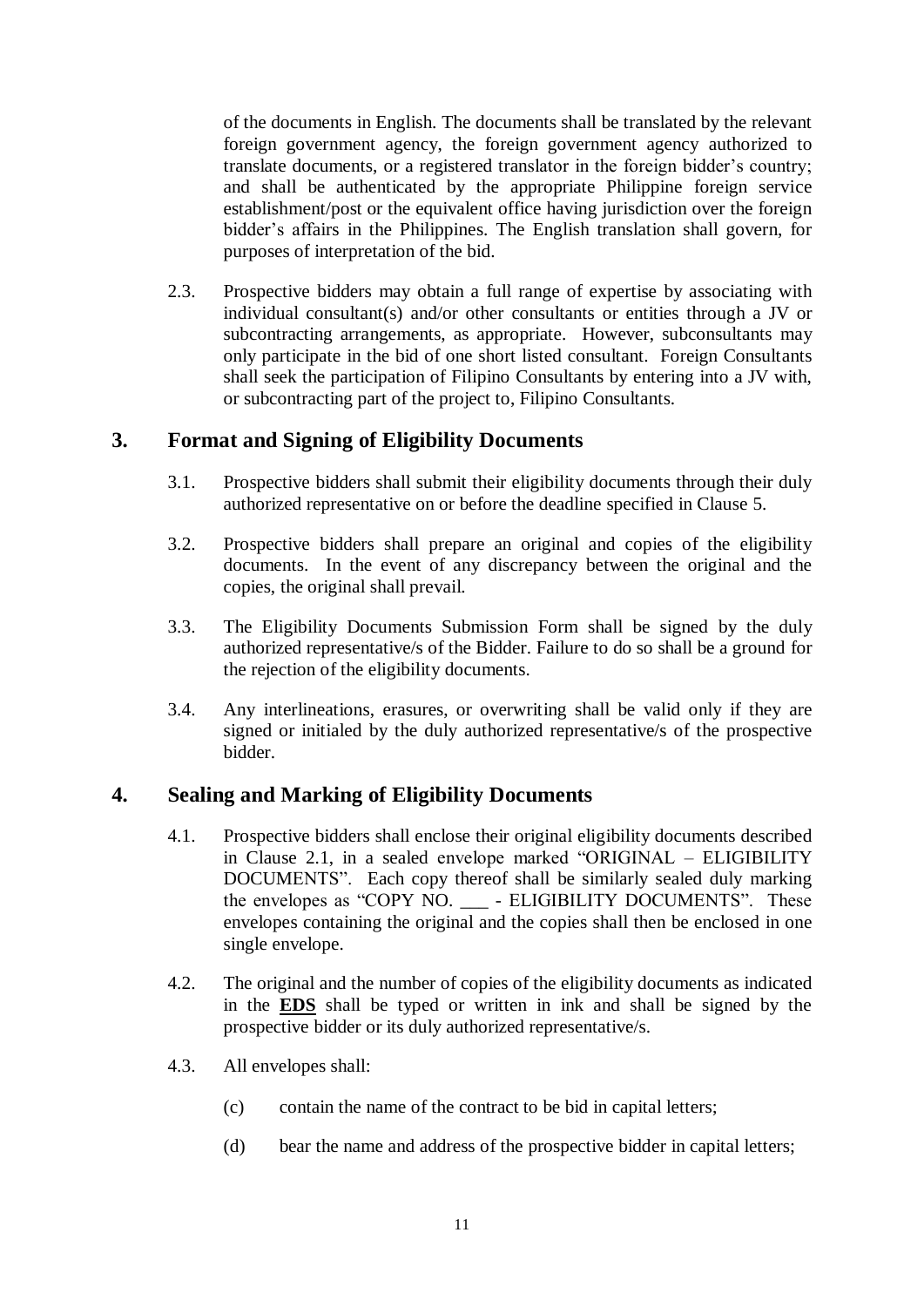- (e) be addressed to the Procuring Entity's BAC specified in the **[EDS](#page-16-0)**;
- <span id="page-11-1"></span>(f) bear the specific identification of this Project indicated in the **[EDS](#page-16-1)**; and
- (g) bear a warning "DO NOT OPEN BEFORE…" the date and time for the opening of eligibility documents, in accordance with Clause 5.
- 4.4 Eligibility documents that are not properly sealed and marked, as required in the bidding documents, shall not be rejected, but the bidder or its duly authorized representative shall acknowledge such condition of the documents as submitted. The BAC shall assume no responsibility for the misplacement of the contents of the improperly sealed or marked eligibility documents, or for its premature opening.

## <span id="page-11-0"></span>**5. Deadline for Submission of Eligibility Documents**

Eligibility documents must be received by the Procuring Entity's BAC at the address and on or before the date and time indicated in the Request for Expression of Interest and the **[EDS](#page-16-2)**.

## **6. Late Submission of Eligibility Documents**

Any eligibility documents submitted after the deadline for submission and receipt prescribed in Clause [0](#page-11-0) shall be declared "Late" and shall not be accepted by the Procuring Entity. The BAC shall record in the minutes of submission and opening of eligibility documents, the Bidder's name, its representative and the time the eligibility documents were submitted late.

## **7. Modification and Withdrawal of Eligibility Documents**

- 7.1. The prospective bidder may modify its eligibility documents after it has been submitted; provided that the modification is received by the Procuring Entity prior to the deadline specified in Clause 5. The prospective bidder shall not be allowed to retrieve its original eligibility documents, but shall be allowed to submit another set equally sealed, properly identified, linked to its original bid marked as "ELIGIBILITY MODIFICATION" and stamped "received" by the BAC. Modifications received after the applicable deadline shall not be considered and shall be returned to the prospective bidder unopened.
- 7.2. A prospective bidder may, through a letter of withdrawal, withdraw its eligibility documents after it has been submitted, for valid and justifiable reason; provided that the letter of withdrawal is received by the Procuring Entity prior to the deadline prescribed for submission and receipt of eligibility documents.
- 7.3. Eligibility documents requested to be withdrawn in accordance with this Clause shall be returned unopened to the prospective bidder concerned. A prospective bidder that withdraws its eligibility documents shall not be permitted to submit another set, directly or indirectly, for the same project. A prospective bidder that acquired the eligibility documents may also express its intention not to participate in the bidding through a letter which should reach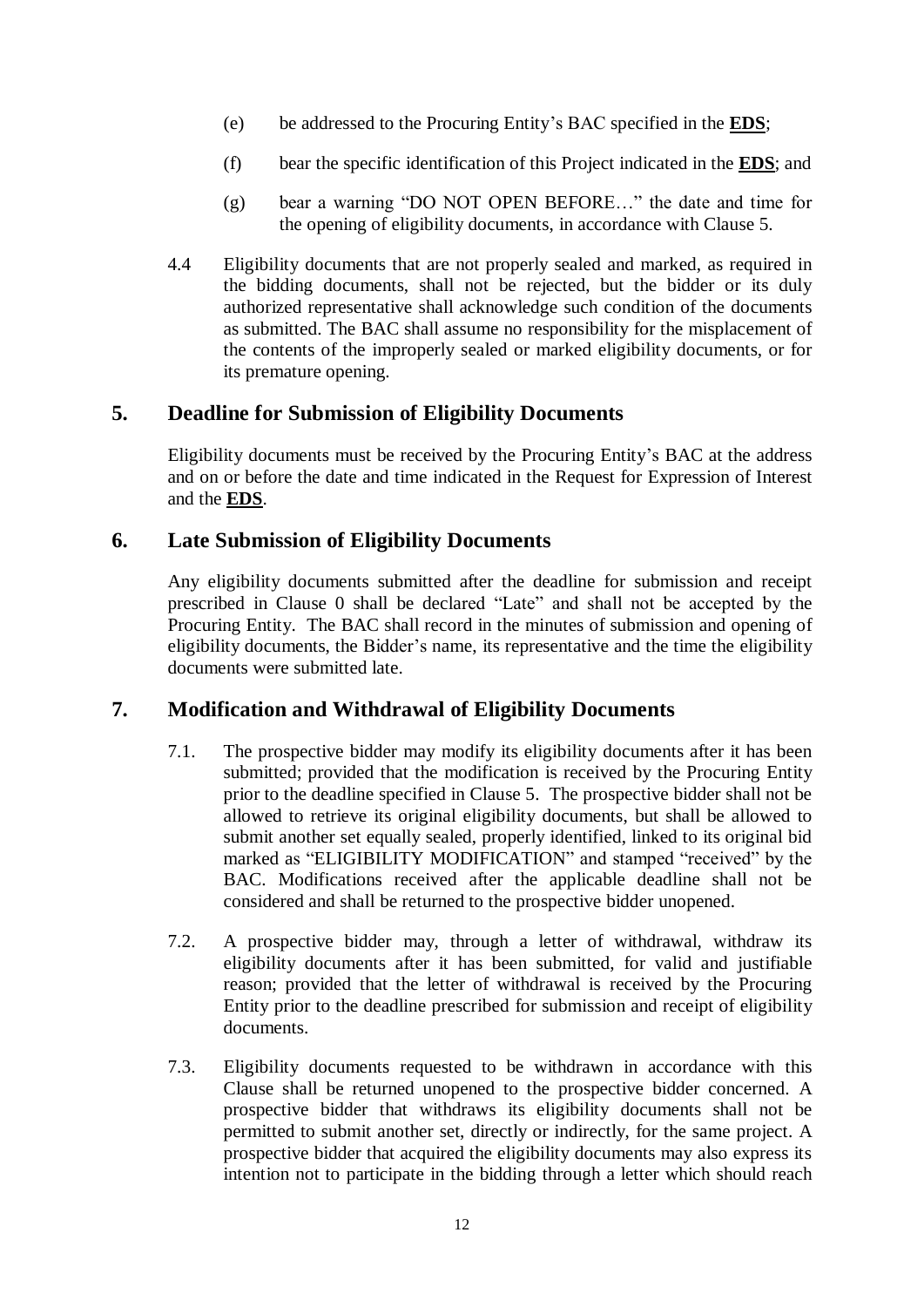and be stamped by the BAC before the deadline for submission and receipt of eligibility documents.

## **8. Opening and Preliminary Examination of Eligibility Documents**

8.1. The BAC will open the envelopes containing the eligibility documents in the presence of the prospective bidders' representatives who choose to attend, at the time, on the date, and at the place specified in the **EDS**. The prospective bidders' representatives who are present shall sign a register evidencing their attendance.

In case the submitted eligibility envelopes cannot be opened as scheduled due to justifiable reasons, the BAC shall take custody of the said envelopes and reschedule the opening on the next working day or at the soonest possible time through the issuance of a Notice of Postponement to be posted in the PhilGEPS website and the website of the Procuring Entity concerned.

- 8.2. Letters of withdrawal shall be read out and recorded during the opening of eligibility documents and the envelope containing the corresponding withdrawn eligibility documents shall be returned unopened to the withdrawing prospective bidder.
- 8.3. The eligibility documents envelopes and modifications, if any, shall be opened one at a time, and the following read out and recorded:
	- (h) the name of the prospective bidder;
	- (i) whether there is a modification or substitution; and
	- (j) the presence or absence of each document comprising the eligibility documents vis-à-vis a checklist of the required documents.
- 8.4. The eligibility of each prospective bidder shall be determined by examining each bidder's eligibility requirements or statements against a checklist of requirements, using non-discretionary "pass/fail" criterion, as stated in the Request for Expression of Interest, and shall be determined as either "eligible" or "ineligible." If a prospective bidder submits the specific eligibility document required, he shall be rated "passed" for that particular requirement. In this regard, failure to submit a requirement, or an incomplete or patently insufficient submission, shall be considered "failed" for the particular eligibility requirement concerned. If a prospective bidder is rated "passed" for all the eligibility requirements, he shall be considered eligible to participate in the bidding, and the BAC shall mark the set of eligibility documents of the prospective bidder concerned as "eligible." If a prospective bidder is rated "failed" in any of the eligibility requirements, he shall be considered ineligible to participate in the bidding, and the BAC shall mark the set of eligibility documents of the prospective bidder concerned as "ineligible." In either case, the BAC chairperson or his duly designated authority shall countersign the markings.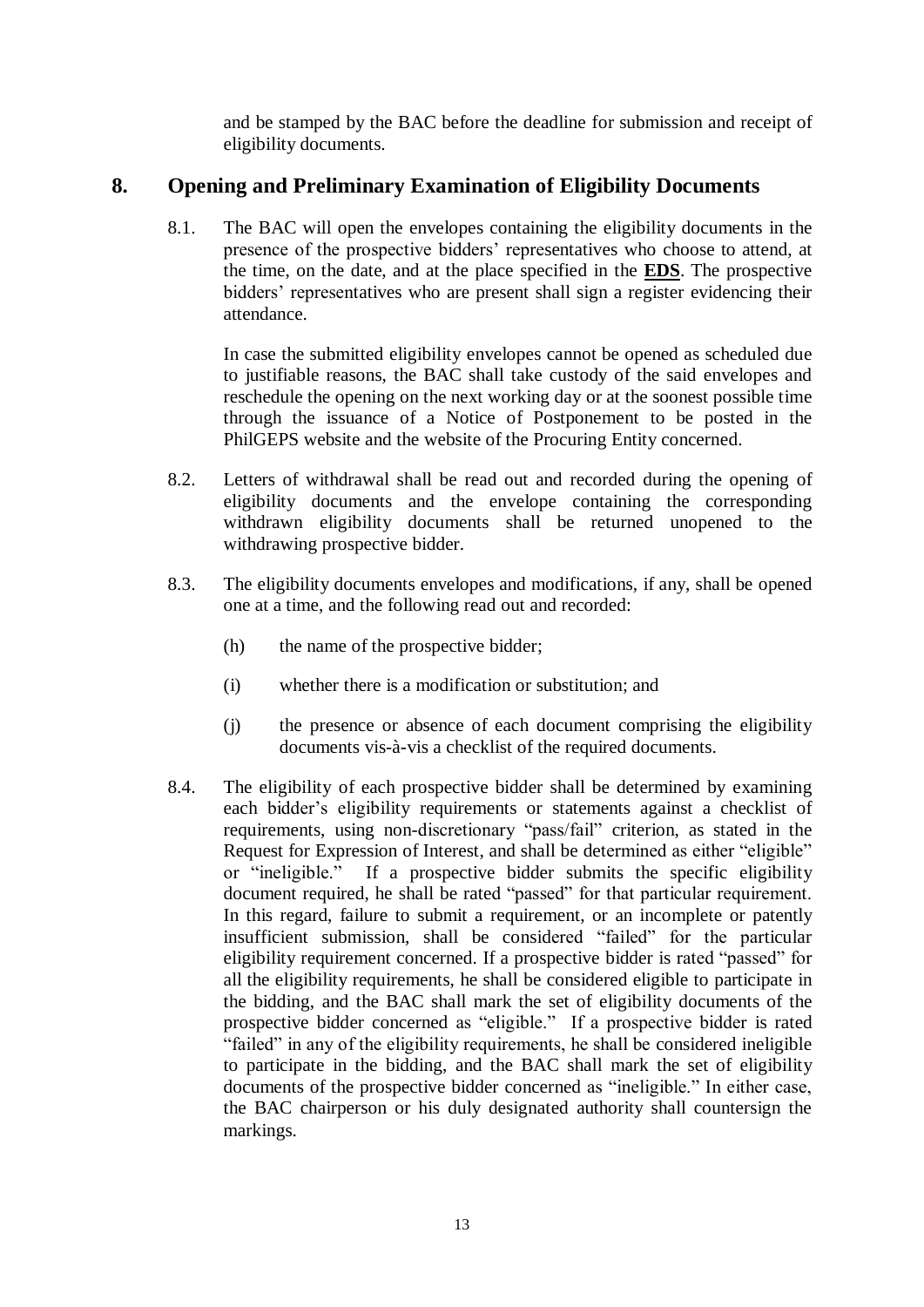## **9. Short Listing of Consultants**

- 9.1. Only prospective bidders whose submitted contracts are similar in nature and complexity to the contract to be bid as provided in the **[EDS](#page-16-3)** shall be considered for short listing.
- 9.2. The BAC shall draw up the short list of prospective bidders from those declared eligible using the detailed set of criteria and rating system to be used specified in the **[EDS](#page-16-4)**.
- 9.3. Short listed consultants shall be invited to participate in the bidding for this project through a Notice of Eligibility and Short Listing issued by the BAC.

## **10. Protest Mechanism**

Decision of the Procuring Entity at any stage of the procurement process may be questioned in accordance with Section 55 of the IRR of RA 9184.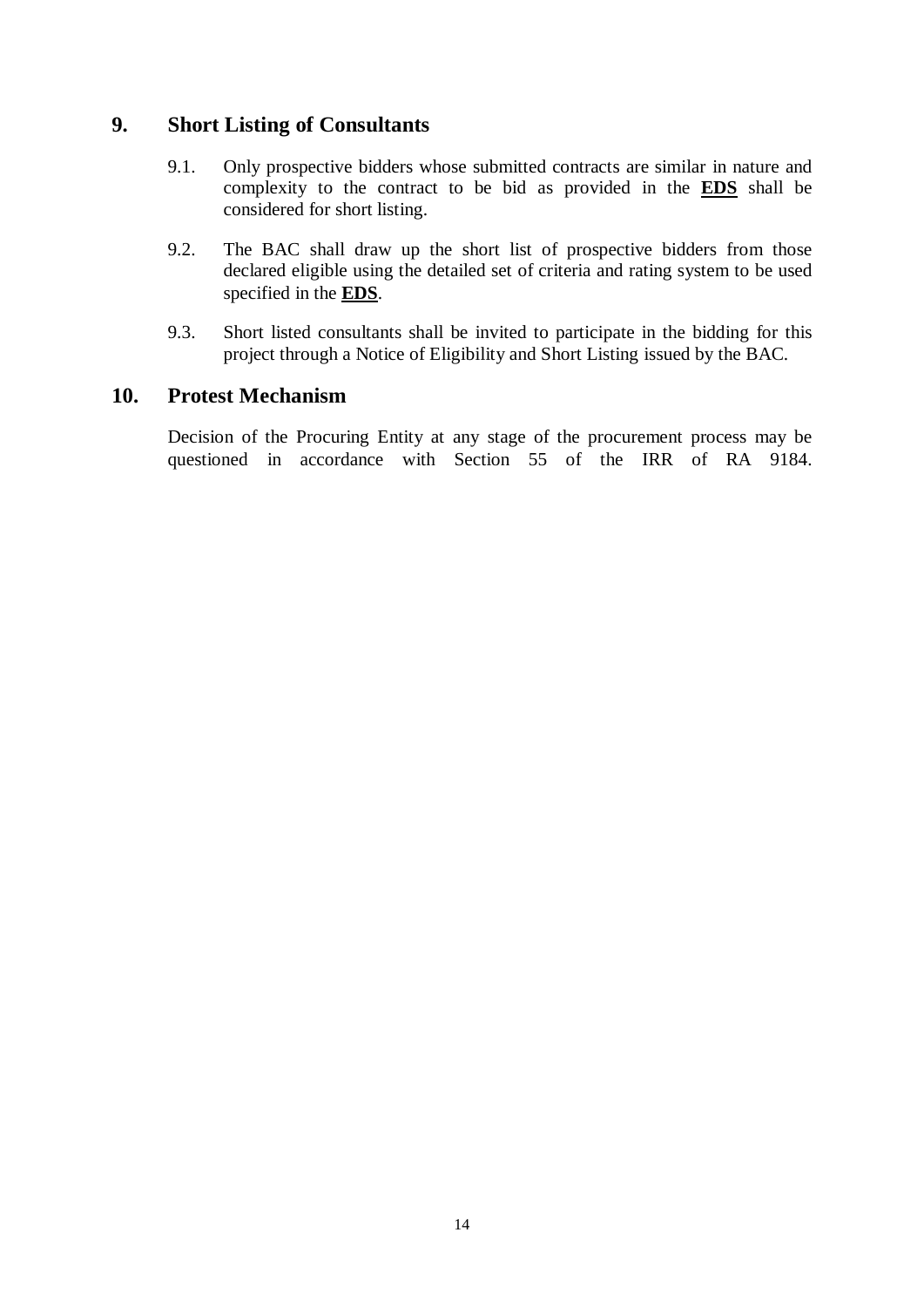<span id="page-14-0"></span>*Section III. Eligibility Data Sheet*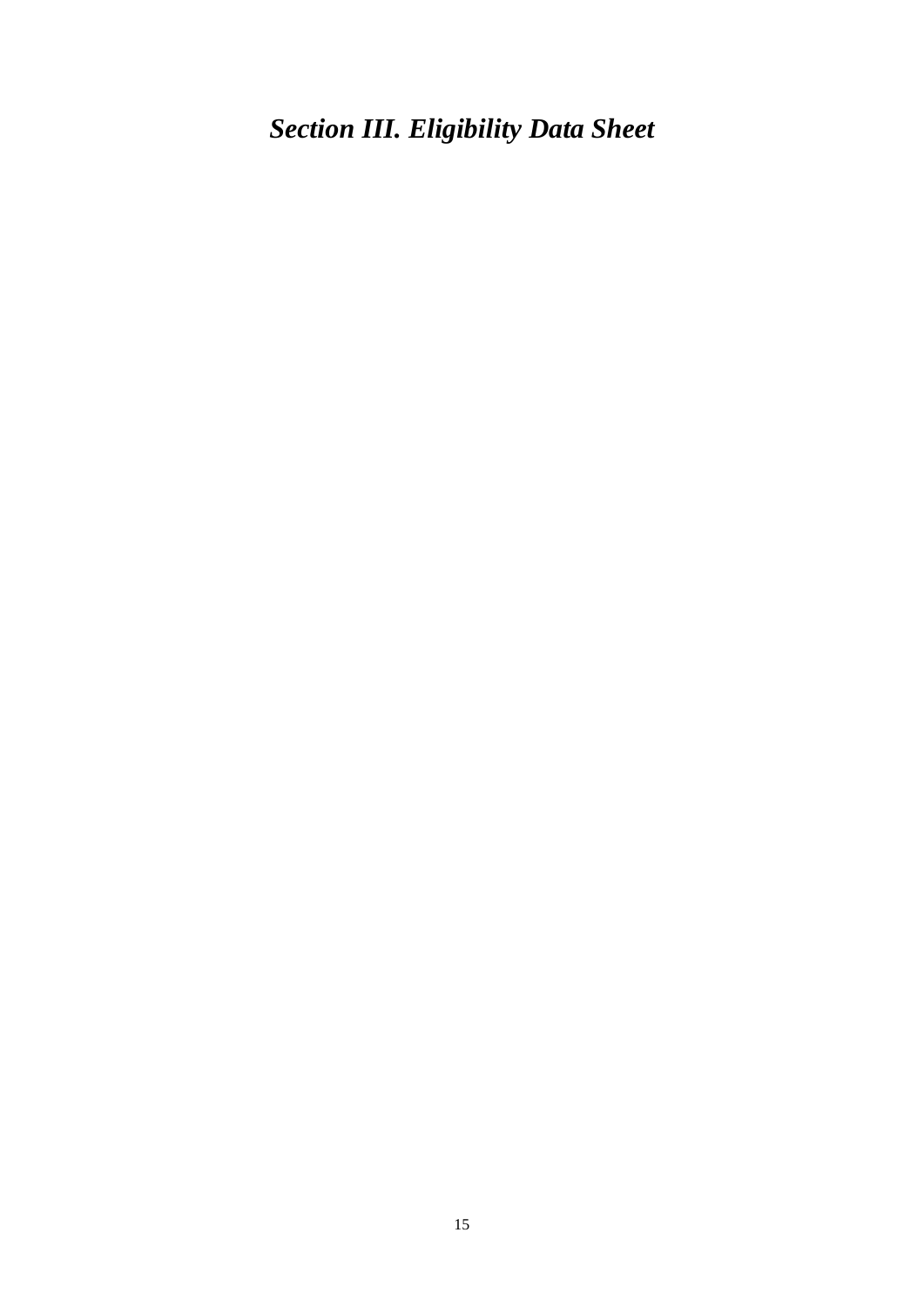# **Eligibility Data Sheet**

<span id="page-15-4"></span><span id="page-15-3"></span><span id="page-15-2"></span><span id="page-15-1"></span><span id="page-15-0"></span>

| <b>Eligibility</b><br><b>Documents</b> |                                                                                                                                                                                                                                                                                                                                                                                  |
|----------------------------------------|----------------------------------------------------------------------------------------------------------------------------------------------------------------------------------------------------------------------------------------------------------------------------------------------------------------------------------------------------------------------------------|
| 1.2                                    | • Market Research and Analysis                                                                                                                                                                                                                                                                                                                                                   |
| 1.3                                    | No further instructions.                                                                                                                                                                                                                                                                                                                                                         |
| 2.1(a)(ii)                             | The statement of all ongoing and completed government and private<br>contracts shall include all such contracts within <i>five</i> $(5)$ <i>years</i> prior to the<br>deadline for the submission and receipt of eligibility documents.                                                                                                                                          |
| 2.1(a)(ii.7)                           | Consultants must provide Certificate of Good Standing, Satisfactory<br>Completion, Project Acceptance Certificate or equivalent document.                                                                                                                                                                                                                                        |
| 4.2                                    | Each prospective bidder shall submit one $(1)$ original and two $(2)$ copies of<br>its eligibility documents with the following labels:                                                                                                                                                                                                                                          |
|                                        | All submissions must be contained and sealed in one (1) package.                                                                                                                                                                                                                                                                                                                 |
|                                        | Each sealed Bid shall be labeled as follows:                                                                                                                                                                                                                                                                                                                                     |
|                                        | <header label=""><br/>ATTENTION: THE BAC CHAIRPERSON<br/>Philippine Competition Commission<br/>25/F Tower 1, Vertis North Corporate Center,<br/>North Avenue, Quezon City<br/>Date &amp; Time of Opening of Eligibility Documents:<br/>Submitted by: (Bidder's name and signature)<br/>Address of Bidder:<br/>"DO NOT OPEN BEFORE DATE AND TIME OF OPENING OF<br/>BIDS"</header> |
|                                        | <header label=""> sample:<br/>"ORIGINAL ELIGIBILITY DOCUMENTS PLUS TWO<br/><math>1_{\cdot}</math></header>                                                                                                                                                                                                                                                                       |
|                                        | <b>COPIES INSIDE</b> $"$ – for the main envelope                                                                                                                                                                                                                                                                                                                                 |
|                                        | "ORIGINAL ELIGIBILITY DOCUMENTS" – for the 1 <sup>st</sup> sub-<br>2.<br>envelope                                                                                                                                                                                                                                                                                                |
|                                        | 3. "COPY $1"$ – for the $2nd$ sub-envelope                                                                                                                                                                                                                                                                                                                                       |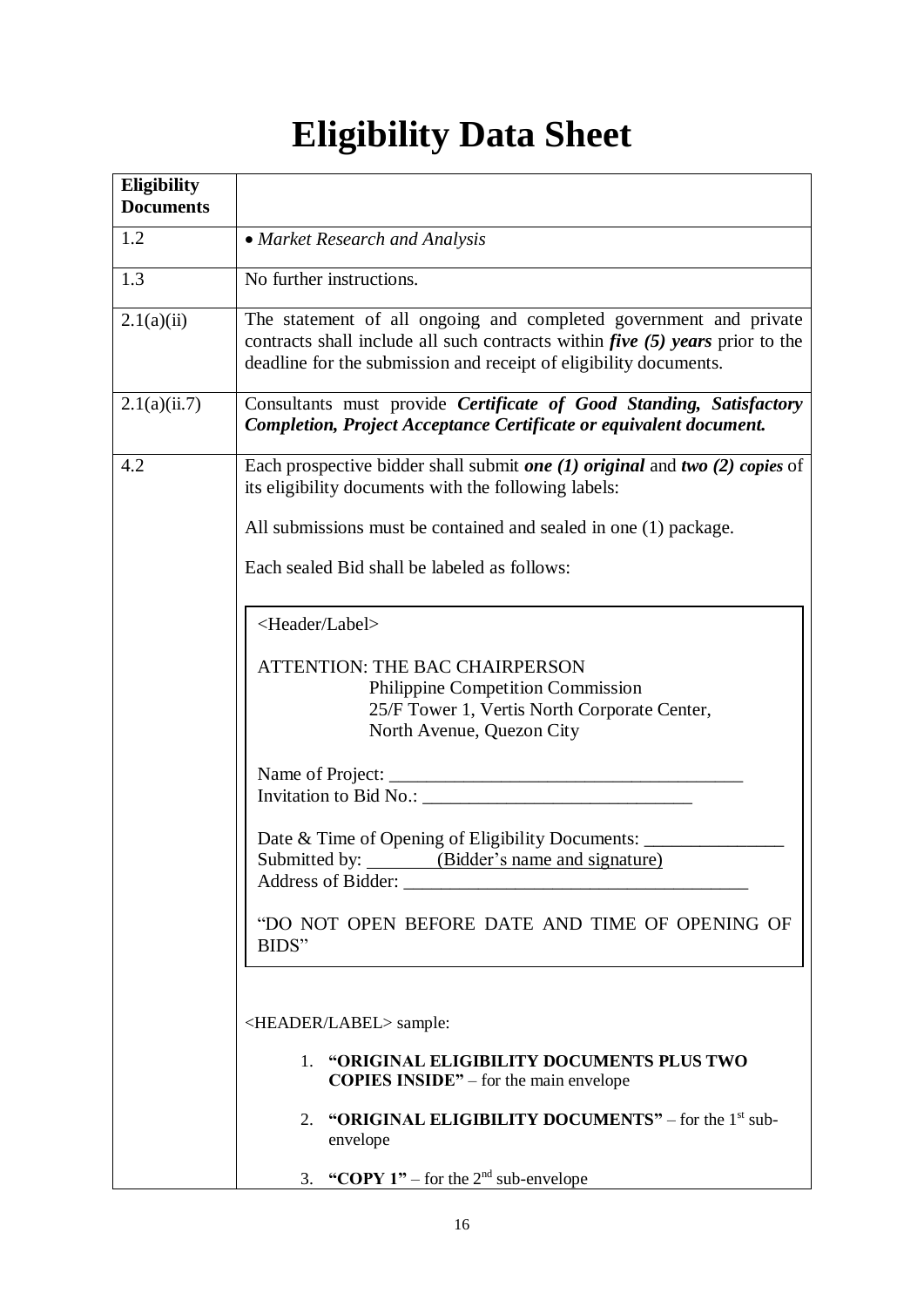<span id="page-16-4"></span><span id="page-16-3"></span><span id="page-16-2"></span><span id="page-16-1"></span><span id="page-16-0"></span>

|        | 4. "COPY $2"$ – for the 3 <sup>rd</sup> sub-envelope                                                                                                      |                                                                                                                                                                                                                                                                                                                                                                                                         |                                                                                                              |                      |  |  |  |  |  |
|--------|-----------------------------------------------------------------------------------------------------------------------------------------------------------|---------------------------------------------------------------------------------------------------------------------------------------------------------------------------------------------------------------------------------------------------------------------------------------------------------------------------------------------------------------------------------------------------------|--------------------------------------------------------------------------------------------------------------|----------------------|--|--|--|--|--|
| 4.3(e) | <b>Bids and Awards Committee</b><br>Philippine Competition Commission                                                                                     |                                                                                                                                                                                                                                                                                                                                                                                                         |                                                                                                              |                      |  |  |  |  |  |
|        | 25/F Tower 1, Vertis North Corporate Center,                                                                                                              |                                                                                                                                                                                                                                                                                                                                                                                                         |                                                                                                              |                      |  |  |  |  |  |
|        | North Avenue, Quezon City                                                                                                                                 |                                                                                                                                                                                                                                                                                                                                                                                                         |                                                                                                              |                      |  |  |  |  |  |
| 4.3(f) |                                                                                                                                                           | The title and reference number of the Project is:                                                                                                                                                                                                                                                                                                                                                       |                                                                                                              |                      |  |  |  |  |  |
|        |                                                                                                                                                           | "Procurement of Consulting Services in the Assessment of Cement<br><b>Market in Luzon, Philippines"</b><br>Request for Expression of Interest (REI) No. 201911-0242                                                                                                                                                                                                                                     |                                                                                                              |                      |  |  |  |  |  |
| 5      |                                                                                                                                                           | The address for submission of eligibility documents is $25/F$ Tower 1,<br>Vertis North Corporate Center, North Avenue, Quezon City.                                                                                                                                                                                                                                                                     |                                                                                                              |                      |  |  |  |  |  |
|        | 2019, 12:00NN.                                                                                                                                            | The deadline for submission of eligibility documents is $\theta$ 2 December                                                                                                                                                                                                                                                                                                                             |                                                                                                              |                      |  |  |  |  |  |
|        | The place of opening of eligibility documents is <b>PCC</b> Meeting Room 3,<br>25/F Tower 1, Vertis North Corporate Center, North Avenue, Quezon<br>City. |                                                                                                                                                                                                                                                                                                                                                                                                         |                                                                                                              |                      |  |  |  |  |  |
|        | 2019, 1:00PM.                                                                                                                                             | The date and time of opening of eligibility documents is $\theta$ 2 December                                                                                                                                                                                                                                                                                                                            |                                                                                                              |                      |  |  |  |  |  |
| 9.1    |                                                                                                                                                           | Similar contracts shall refer to Market Research Projects                                                                                                                                                                                                                                                                                                                                               |                                                                                                              |                      |  |  |  |  |  |
| 9.2    |                                                                                                                                                           |                                                                                                                                                                                                                                                                                                                                                                                                         |                                                                                                              |                      |  |  |  |  |  |
|        | <b>Criteria</b>                                                                                                                                           | <b>Minimum qualifications</b>                                                                                                                                                                                                                                                                                                                                                                           | <b>Bases</b>                                                                                                 | <b>Weight</b><br>(%) |  |  |  |  |  |
|        | <b>Applicable</b><br>experience and<br>capability of the<br>bidder                                                                                        | Engaged with at least<br>three (3) companies/<br>institutions either in<br>private of<br>public/government sector,<br>in any of the following:<br>market research study,<br>preparation of survey<br>instruments and sampling<br>designs, provision of<br>trainings for enumerators,<br>data encoders, conduct of<br>survey, collection and<br>analysis of data, and<br>reporting of survey<br>results. | Records of previous<br>engagements, quality,<br>and extensive<br>knowledge on<br>Philippine Cement<br>sector | 50%                  |  |  |  |  |  |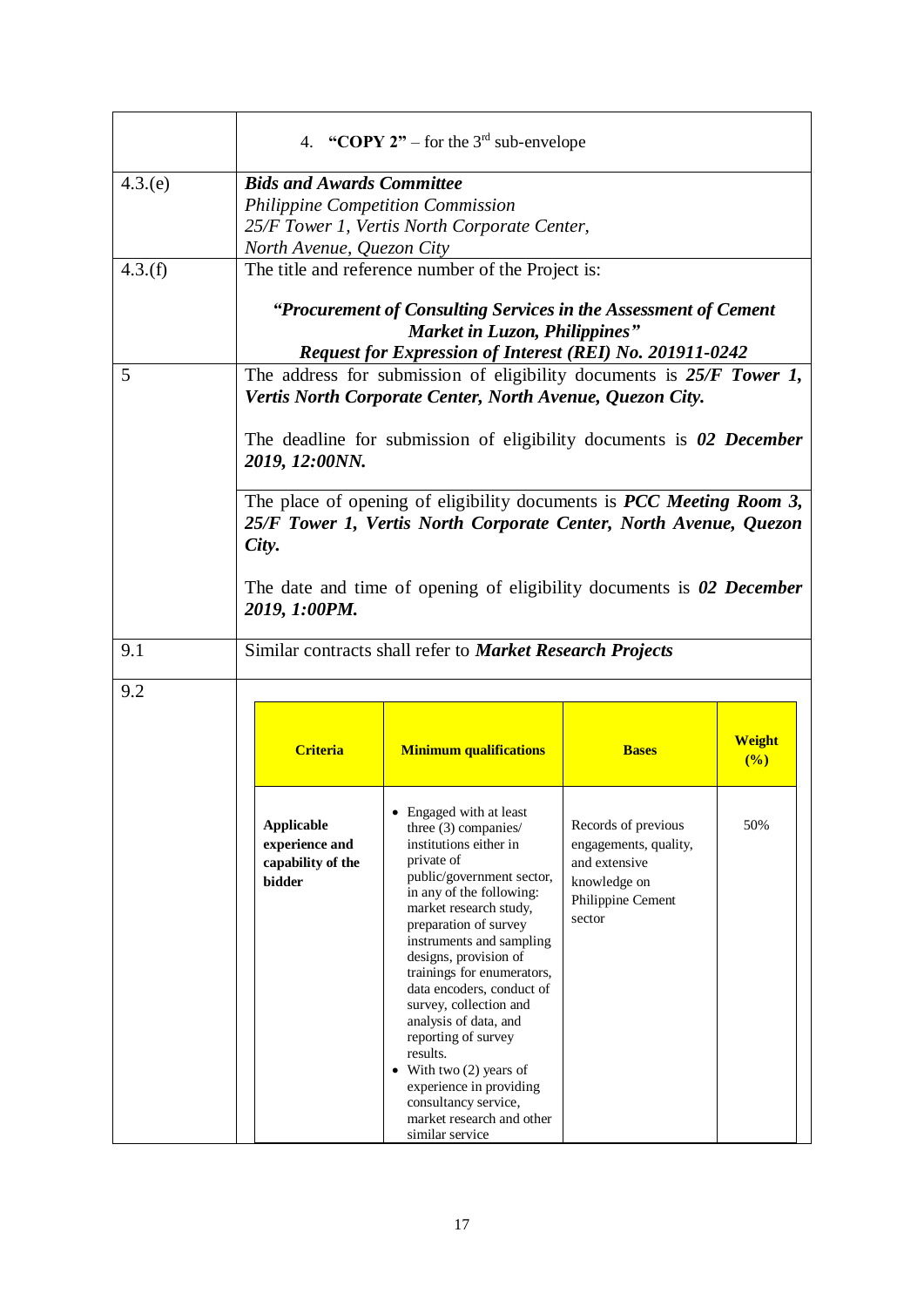| <b>Qualification of</b><br>personnel who<br>may be assigned<br>to the project | <b>Lead Consultant/Project</b><br><b>Manager:</b><br>• With MS/MA units in<br>Engineering, Chemistry,<br>Business, Social Sciences<br>or Research<br>• Eight $(8)$ hours of<br>training in project<br>management<br>• Five $(5)$ years of<br>experience in conducting<br>market research<br>• Assigned and performed<br>as lead consultant or<br>project manager in at<br>least one (1) market<br>research project | Signed curriculum vitae<br>submitted indicating the<br>preferred relevant work<br>experience and<br>educational<br>background, and<br>trainings attended<br>supported by<br>certificates of<br>attendance /<br>participation | 30% |
|-------------------------------------------------------------------------------|--------------------------------------------------------------------------------------------------------------------------------------------------------------------------------------------------------------------------------------------------------------------------------------------------------------------------------------------------------------------------------------------------------------------|------------------------------------------------------------------------------------------------------------------------------------------------------------------------------------------------------------------------------|-----|
|                                                                               | <b>Technical Staff:</b><br>• At least three $(3)$<br>Consultants/Technical<br>Staff with the following<br>preferred qualifications:<br>• With a bachelor's degree<br>in Engineering,<br>Chemistry, Business,<br>Social Sciences or<br>Research<br>• Four $(4)$ hours training in<br>project management<br>• One $(1)$ year of<br>experience in conducting<br>market research                                       |                                                                                                                                                                                                                              |     |
| <b>Current work-</b><br>load relative to<br>capacity                          | $\bullet$ At most five (5) projects                                                                                                                                                                                                                                                                                                                                                                                | Records of on-going<br>(including awarded but<br>not yet started<br>contracts) and previous<br>engagements                                                                                                                   | 20% |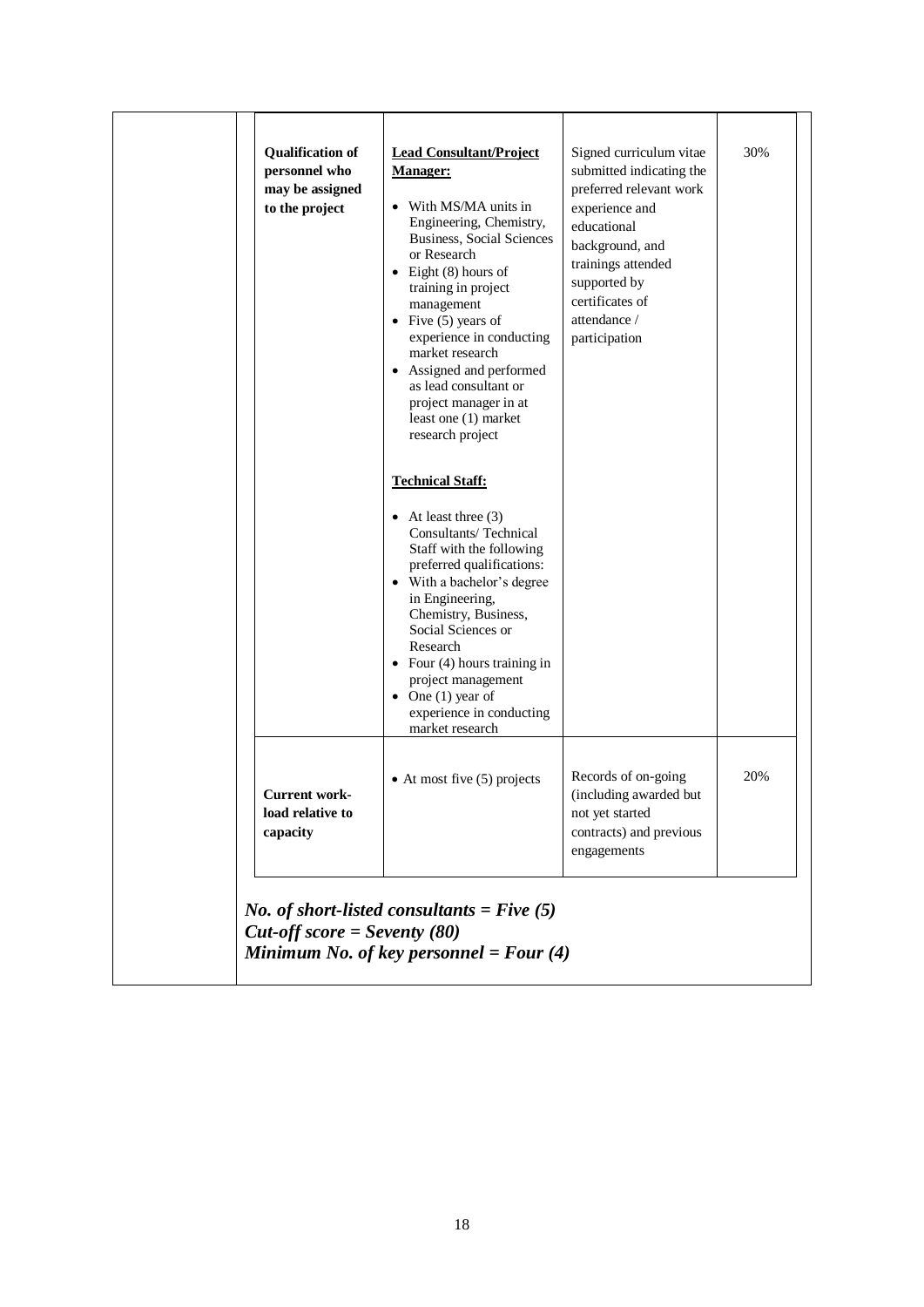### **ANNEX A**

#### **ELIGIBILITY DOCUMENTS SUBMISSION FORM**

*[Date]*

*[Name and address of the Procuring Entity]*

Ladies/Gentlemen:

In connection with your Request for Expression of Interest dated *[insert date]* for *[Title of Project]* under *[Reference No.]*, *[Name of Consultant]* hereby expresses interest in participating in the eligibility and short listing for said Project and submits the attached eligibility documents in compliance with the Eligibility Documents therefor.

In line with this submission, we certify that:

- b) *[Name of Consultant]* is not blacklisted or barred from bidding by the GOP or any of its agencies, offices, corporations, or LGUs, including foreign government/foreign or international financing institution whose blacklisting rules have been recognized by the Government Procurement Policy Board, and that each of the documents submit; and
- c) Each of the documents submitted herewith is an authentic copy of the original, complete, and all statements and information provided therein are true and correct.

We acknowledge and accept the Procuring Entity's right to inspect and audit all records relating to our submission irrespective of whether we are declared eligible and short listed or not.

Yours sincerely,

Signature Name and Title of Authorized Signatory Name of Consultant Address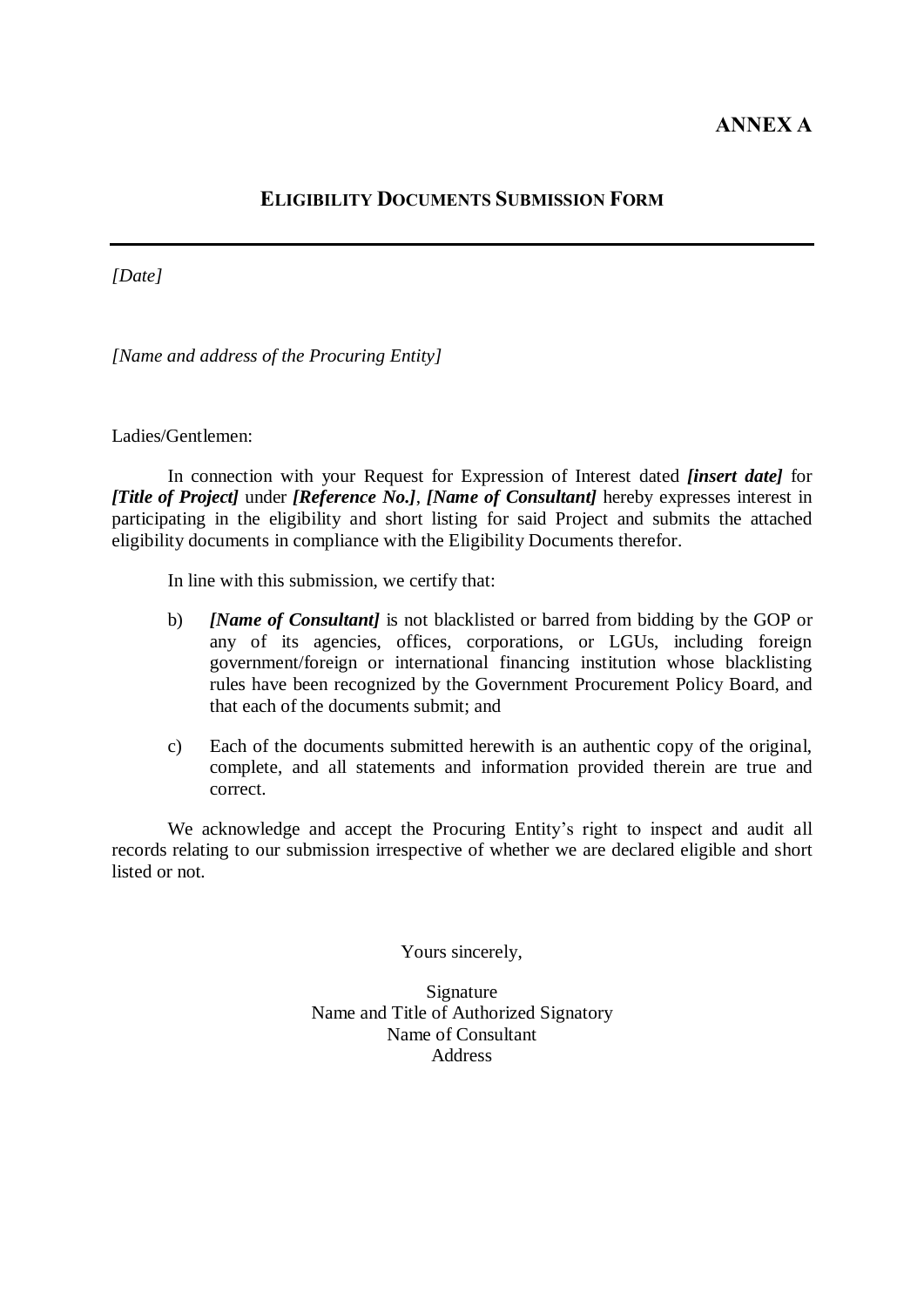#### **STATEMENT OF THE CONSULTANT'S NATIONALITY**

*[Name and address of the Procuring Entity]*

#### Ladies/Gentlemen:

In compliance with the requirements of the **Philippine Competition Commission,** for the **[Project Title]** under **[Reference No.],** I/We hereby declare the following:

1. [Select one and delete the rest]

[*If domestic entity bidder*] That (Name of Bidder) is a domestic *sole proprietorship/partnership/corporation/joint venture* organized or formed under the laws of the Philippines;

[*If foreign entity bidder*] That (Name of Bidder) is a foreign *sole proprietorship/partnership/corporation/joint venture* organized or formed under the laws of the (Name of Country);

[*If foreign entity bidder*] That (Name of Bidder) is registered with the Securities and Exchange Commission and/or any agency authorized by the laws of the Philippines;

| Name of Proposed | <b>Proposed Position</b> | Nationality | Proof of       |
|------------------|--------------------------|-------------|----------------|
| Consultant       |                          |             | Identification |
|                  |                          |             |                |
| 2.               |                          |             |                |
| 3.               |                          |             |                |
| 4.               |                          |             |                |
| 5.               |                          |             |                |
| 6.               |                          |             |                |
| $\tau$           |                          |             |                |
| 8                |                          |             |                |

2. That the following are/is the proposed Consultants:

3. That attached herewith are the Curriculum Vitae of the abovementioned personnel (*Annex/es \_\_\_\_\_\_);* and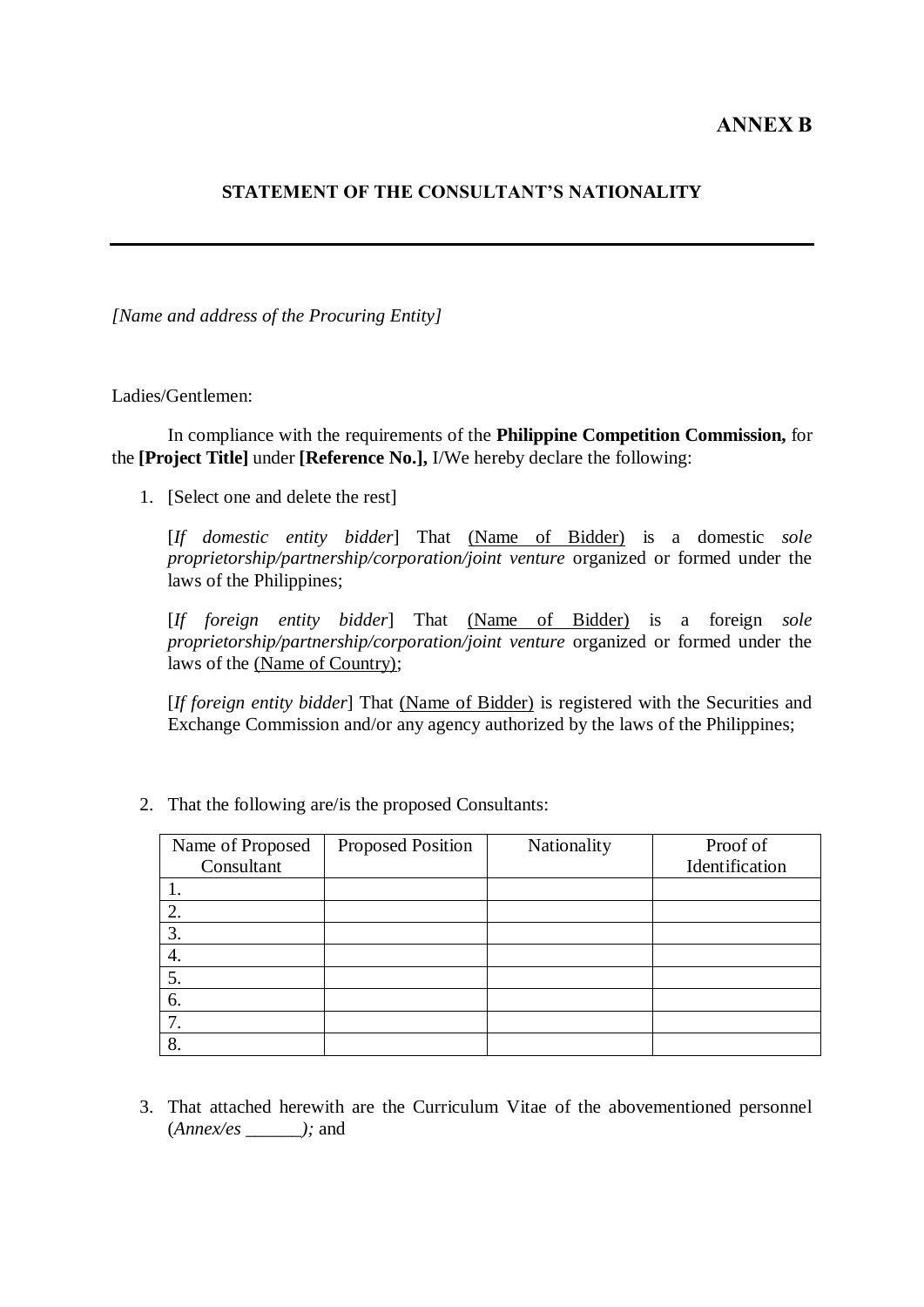4. That the undersigned is/are the authorized representative/s for this public bidding as evidenced by herewith attached notarized authority.

Very truly yours,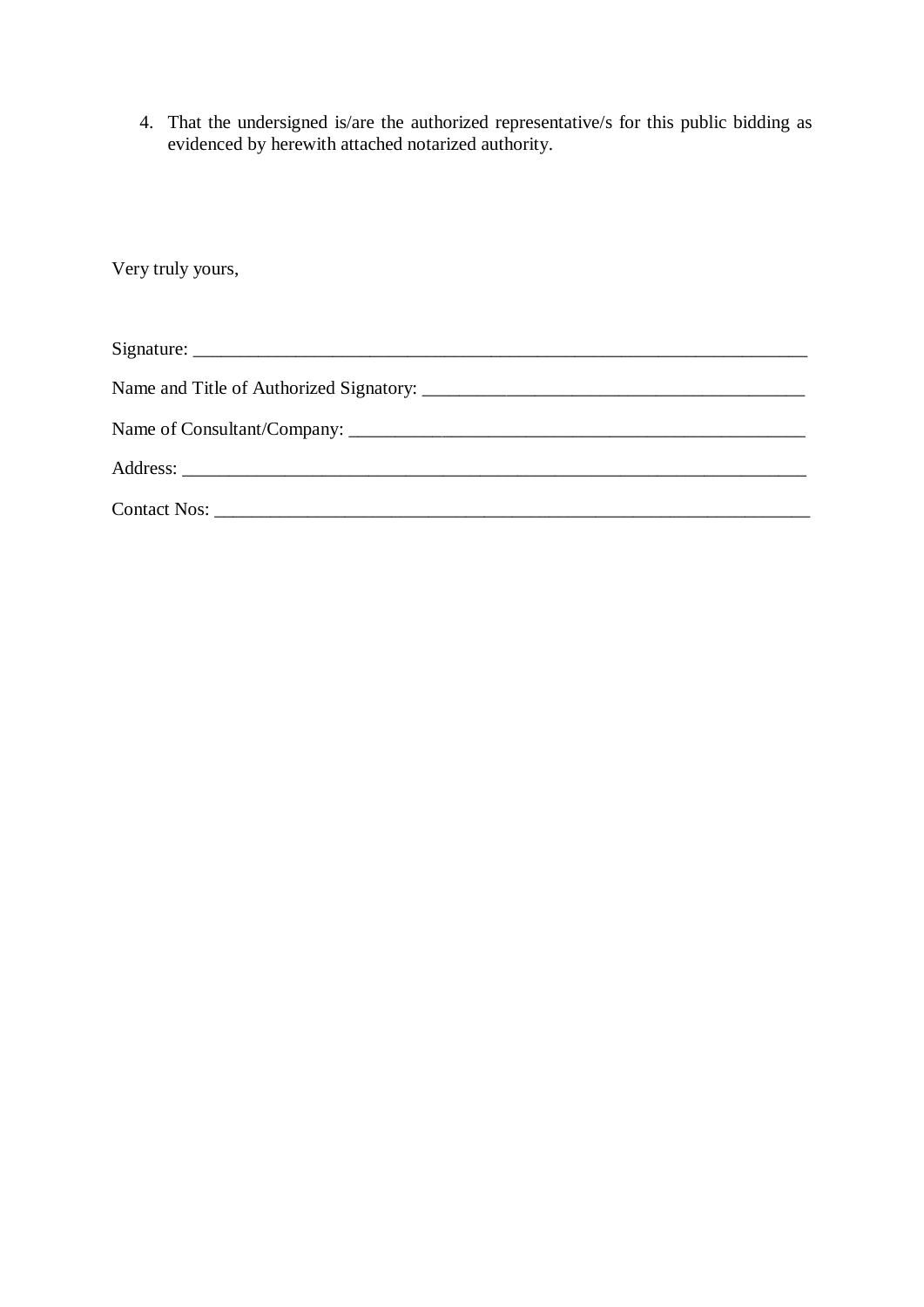# **ANNEX C**

# **FORMAT OF CURRICULUM VITAE (CV) FOR PROPOSED PROFESSIONAL STAFF**

| Proposed Position                                                          |      |                                  |             |                         |                    |        |                         |
|----------------------------------------------------------------------------|------|----------------------------------|-------------|-------------------------|--------------------|--------|-------------------------|
| <b>Personal Information</b>                                                |      |                                  |             |                         |                    |        |                         |
| Name of Staff                                                              |      |                                  |             |                         |                    |        |                         |
|                                                                            |      |                                  |             |                         |                    |        |                         |
| Address                                                                    |      |                                  |             |                         | Contact No.        |        | <b>Email Address</b>    |
| Date of Birth                                                              |      |                                  | Citizenship |                         |                    |        | Civil Status            |
|                                                                            |      |                                  |             |                         |                    |        |                         |
| Work Experience (start from the current employment, add rows if necessary) |      |                                  |             |                         |                    |        |                         |
|                                                                            |      | <b>INCLUSIVE</b><br><b>DATES</b> |             | Total<br>Number of      | <b>POSITION</b>    |        |                         |
| <b>AGENCY / COMPANY</b><br><b>NAME</b>                                     |      | (mm/dd/yy)                       |             | Experience              | <b>TITLE</b>       |        | <b>JOB DESCRIPTION</b>  |
| (Write in full)                                                            | From | To                               |             | (Number of<br>Years and | (Write in<br>full) |        |                         |
|                                                                            |      |                                  |             | Months)                 |                    |        |                         |
|                                                                            |      |                                  |             |                         |                    |        |                         |
|                                                                            |      |                                  |             |                         |                    |        |                         |
|                                                                            |      |                                  |             |                         |                    |        |                         |
|                                                                            |      |                                  |             |                         |                    |        |                         |
|                                                                            |      |                                  |             |                         |                    |        |                         |
| Relevant Training (start from the most recent, add rows if necessary)      |      | <b>Inclusive Dates</b>           |             |                         |                    | No. of | Conducted /             |
| Course Title                                                               | From |                                  | To          |                         | Location           | Hours  | Sponsored by            |
|                                                                            |      |                                  |             |                         |                    |        |                         |
|                                                                            |      |                                  |             |                         |                    |        |                         |
|                                                                            |      |                                  |             |                         |                    |        |                         |
|                                                                            |      |                                  |             |                         |                    |        |                         |
|                                                                            |      |                                  |             |                         |                    |        |                         |
|                                                                            |      |                                  |             |                         |                    |        |                         |
| Education (start from the most recent, add rows if necessary)              |      | <b>Inclusive Dates</b>           |             |                         |                    |        | Scholarships / Academic |
| School                                                                     | From |                                  | To          |                         | Degree Course      |        | <b>Honors Received</b>  |
|                                                                            |      |                                  |             |                         |                    |        |                         |
|                                                                            |      |                                  |             |                         |                    |        |                         |
|                                                                            |      |                                  |             |                         |                    |        |                         |
| <b>Technical Expertise</b>                                                 |      |                                  |             |                         |                    |        |                         |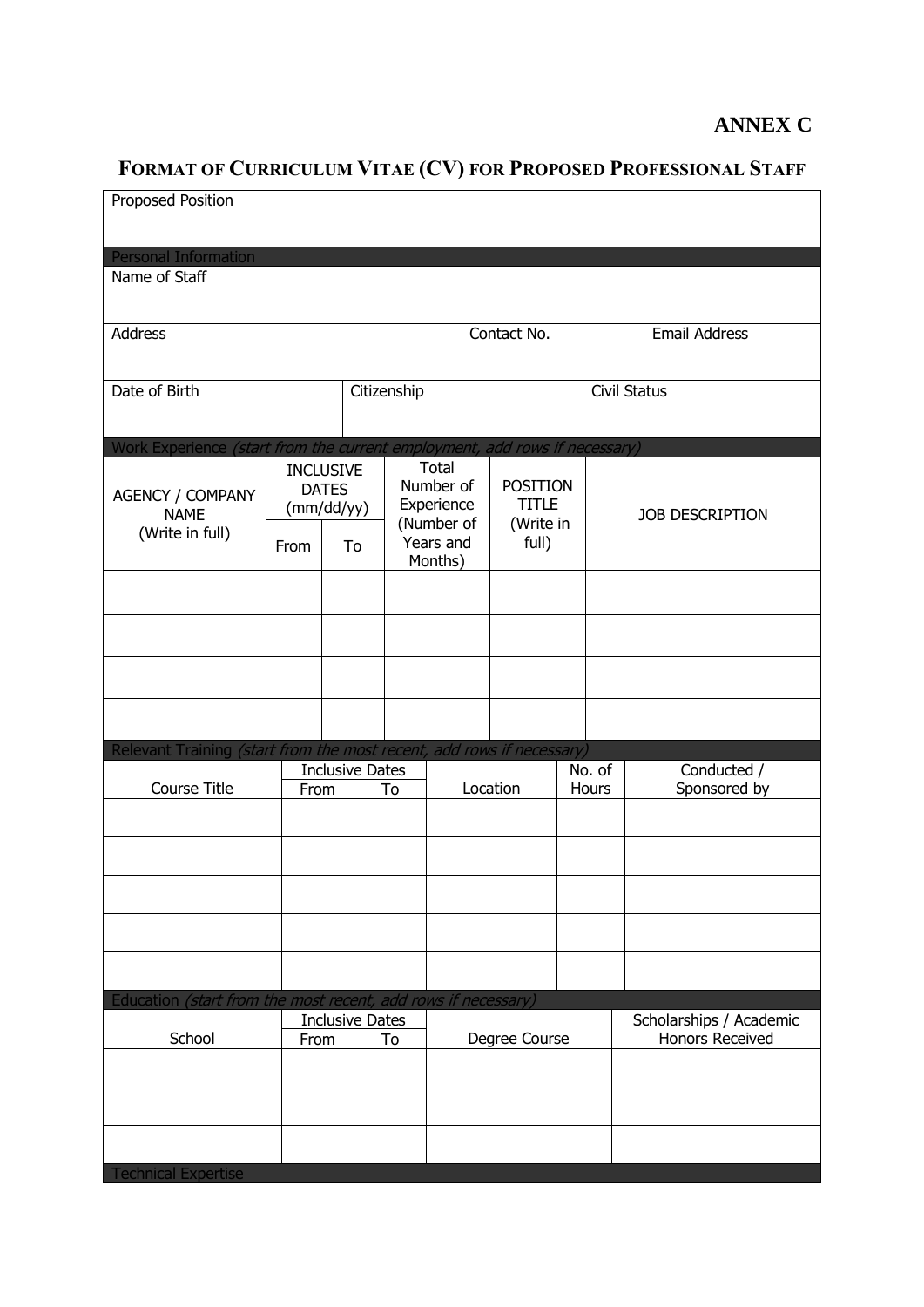| Database                    |                                                        |               |
|-----------------------------|--------------------------------------------------------|---------------|
| <b>Operating Systems</b>    |                                                        |               |
| <b>Application Software</b> |                                                        |               |
|                             | Professional Licenses, Certificates, Other Credentials |               |
|                             | Title                                                  | Date Received |
|                             |                                                        |               |
|                             |                                                        |               |
|                             |                                                        |               |
|                             |                                                        |               |
|                             |                                                        |               |

## **Certification:**

I, the undersigned, certify that to the best of my knowledge and belief, these data correctly describe me, my qualifications, and my experience.

|                                                                       | Date: |                |
|-----------------------------------------------------------------------|-------|----------------|
| [Signature of staff member and authorized representative of the firm] |       | Day/Month/Year |
| Full name of staff member:                                            |       |                |
| Full name of authorized representative:                               |       |                |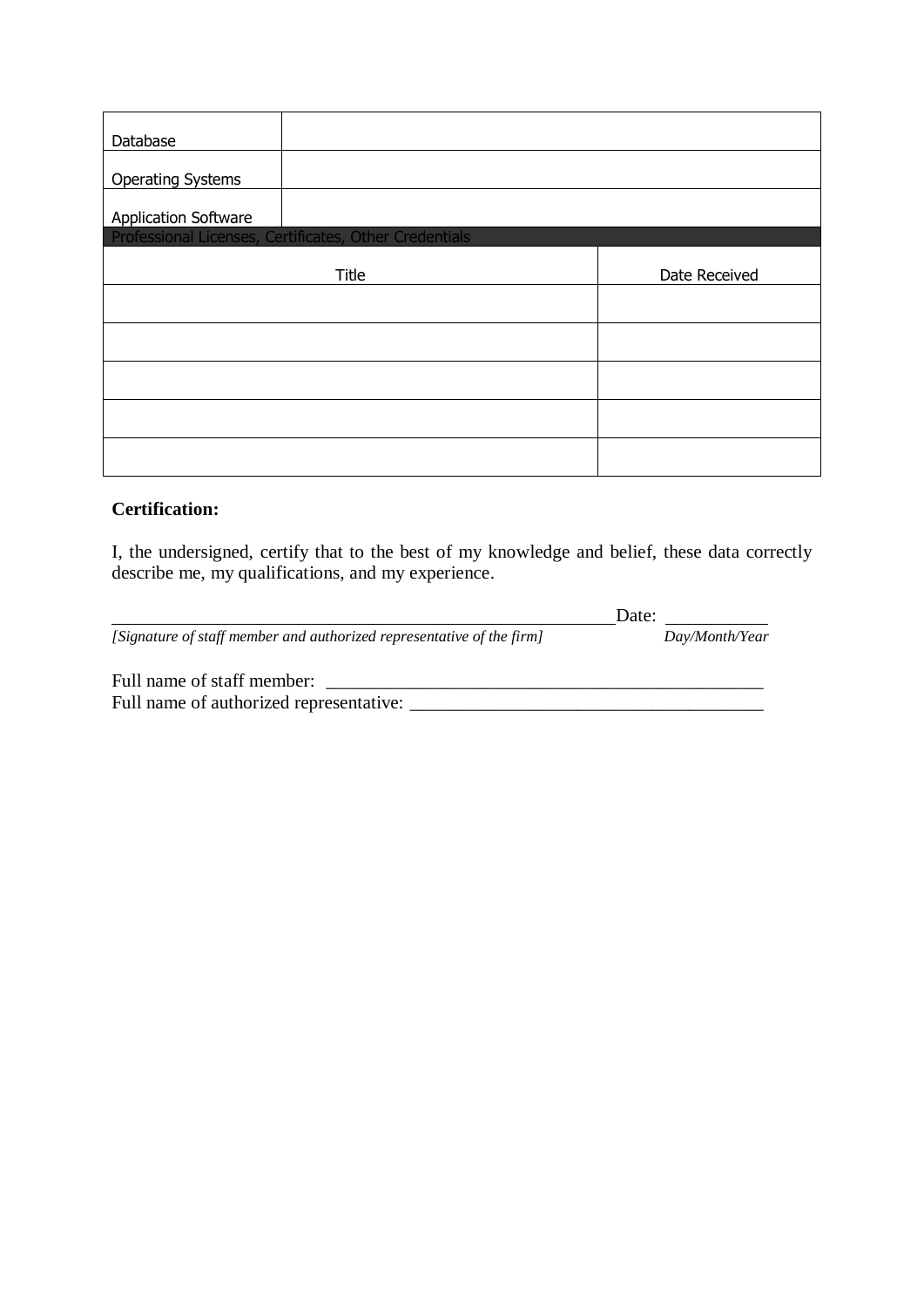#### **ANNEX D**

#### **STATEMENT OF COMPLETED GOVERNMENT AND PRIVATE CONTRACTS**

**This is to certify that \_\_\_\_\_\_\_\_(consultant)\_\_\_\_\_\_\_\_\_\_\_ has the following completed contracts:**

| <b>PROJECT NAME</b><br>(including NAME, ADDRESS OF<br><b>CLIENT, CONTACT NO.)</b> | <b>DATE OF</b><br><b>CONTRACT</b> | <b>TYPE OF</b><br><b>CONTRACT</b> | <b>START DATE</b> | <b>COMPLETION</b><br><b>DATE</b> | <b>AMOUNT OF</b><br><b>CONTRACT</b> | <b>CONSULTANT'S ROLE</b><br>(DESCRIPTION OF ACTUAL SERVICES<br><b>PROVIDED)</b> |
|-----------------------------------------------------------------------------------|-----------------------------------|-----------------------------------|-------------------|----------------------------------|-------------------------------------|---------------------------------------------------------------------------------|
|                                                                                   |                                   |                                   |                   |                                  |                                     |                                                                                 |
|                                                                                   |                                   |                                   |                   |                                  |                                     |                                                                                 |
|                                                                                   |                                   |                                   |                   |                                  |                                     |                                                                                 |
|                                                                                   |                                   |                                   |                   |                                  |                                     |                                                                                 |
|                                                                                   |                                   |                                   |                   |                                  |                                     |                                                                                 |
|                                                                                   |                                   |                                   |                   |                                  |                                     |                                                                                 |
|                                                                                   |                                   |                                   |                   |                                  |                                     |                                                                                 |

\_\_\_\_\_\_\_\_\_\_\_\_\_\_\_\_\_\_\_\_\_\_\_\_\_\_\_\_\_\_\_\_\_\_\_\_\_\_\_\_\_\_\_\_\_\_\_\_\_\_\_\_\_\_\_ \_\_\_\_\_\_\_\_\_\_\_\_\_\_\_\_\_\_\_\_\_\_\_\_\_\_\_\_

Name and Signature of Authorized Representative and Date by a state of the Date of Authorized Representative Date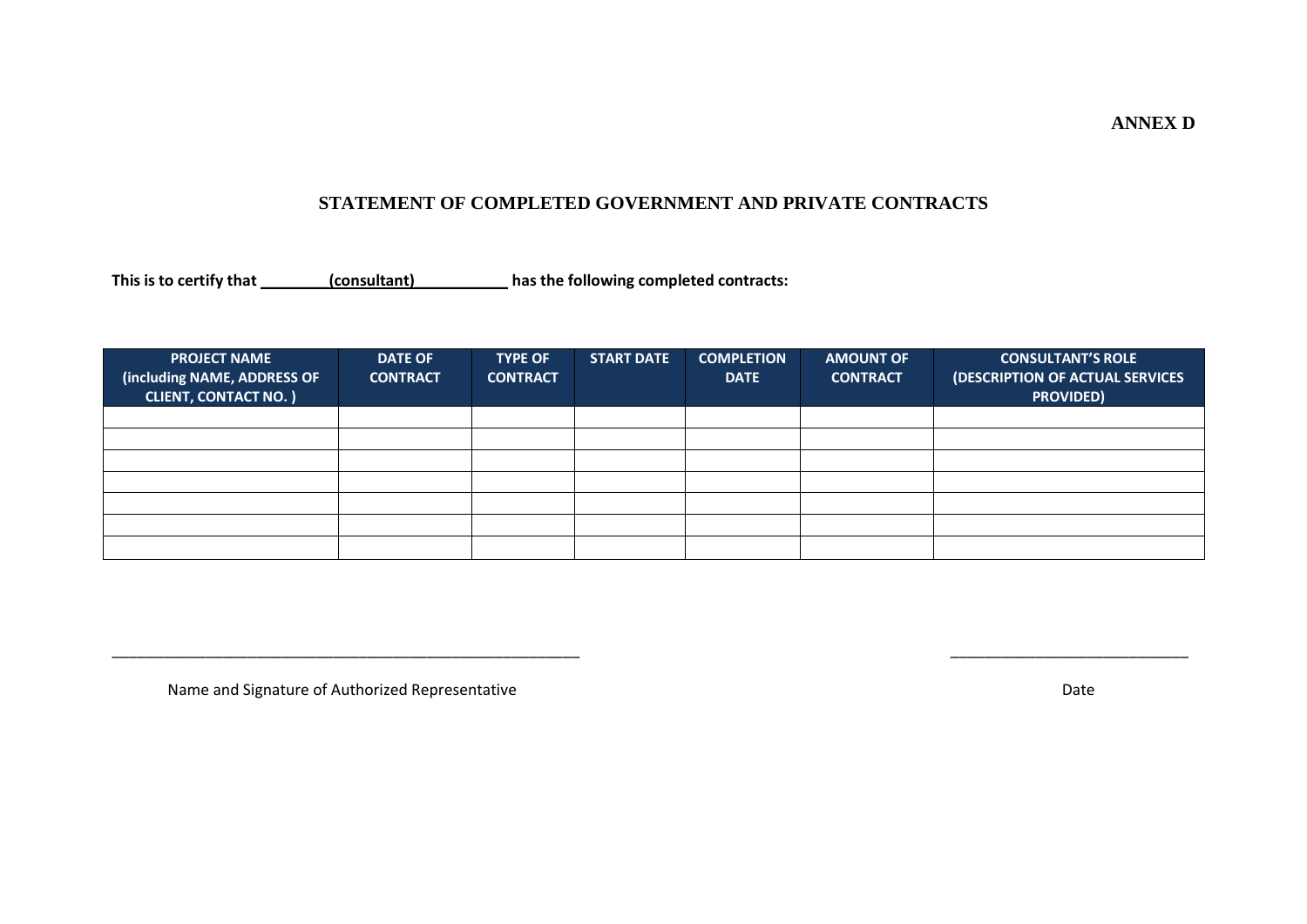**ANNEX E**

# **STATEMENT OF ONGOING GOVERNMENT AND PRIVATE CONTRACTS AND AWARDED**

### **BUT NOT YET STARTED CONTRACTS**

**This is to certify that \_\_\_\_\_\_\_\_(consultant)\_\_\_\_\_\_\_\_\_\_\_ has the following ongoing and awarded but not yet started contracts:**

| <b>DATE OF</b><br><b>CONTRACT</b> | <b>CONTRACTING</b><br><b>PARTY</b> | <b>NAME OF</b><br><b>CONTRACT</b> | <b>TYPE OF</b><br><b>CONTRACT</b> | <b>BRIEF DESCRIPTION OF</b><br><b>CONSULTING SERVICE</b> | <b>AMOUNT OF</b><br><b>CONTRACT</b> | <b>VALUE OF</b><br><b>OUTSTANDING</b><br><b>CONTRACT</b> | <b>CONSULTANT IS:</b><br>main consultant<br>a.<br>b. subcontractor<br>partner in a JV<br>C <sub>1</sub> |
|-----------------------------------|------------------------------------|-----------------------------------|-----------------------------------|----------------------------------------------------------|-------------------------------------|----------------------------------------------------------|---------------------------------------------------------------------------------------------------------|
|                                   |                                    |                                   |                                   |                                                          |                                     |                                                          |                                                                                                         |
|                                   |                                    |                                   |                                   |                                                          |                                     |                                                          |                                                                                                         |
|                                   |                                    |                                   |                                   |                                                          |                                     |                                                          |                                                                                                         |
|                                   |                                    |                                   |                                   |                                                          |                                     |                                                          |                                                                                                         |
|                                   |                                    |                                   |                                   |                                                          |                                     |                                                          |                                                                                                         |
|                                   |                                    |                                   |                                   |                                                          |                                     |                                                          |                                                                                                         |
|                                   |                                    |                                   |                                   |                                                          |                                     |                                                          |                                                                                                         |

\_\_\_\_\_\_\_\_\_\_\_\_\_\_\_\_\_\_\_\_\_\_\_\_\_\_\_\_\_\_\_\_\_\_\_\_\_\_\_\_\_\_\_\_\_\_\_\_\_\_\_\_ \_\_\_\_\_\_\_\_\_\_\_\_\_\_\_\_\_\_\_\_\_\_\_\_\_\_\_\_

Name and Signature of Authorized Representative Date Date Date